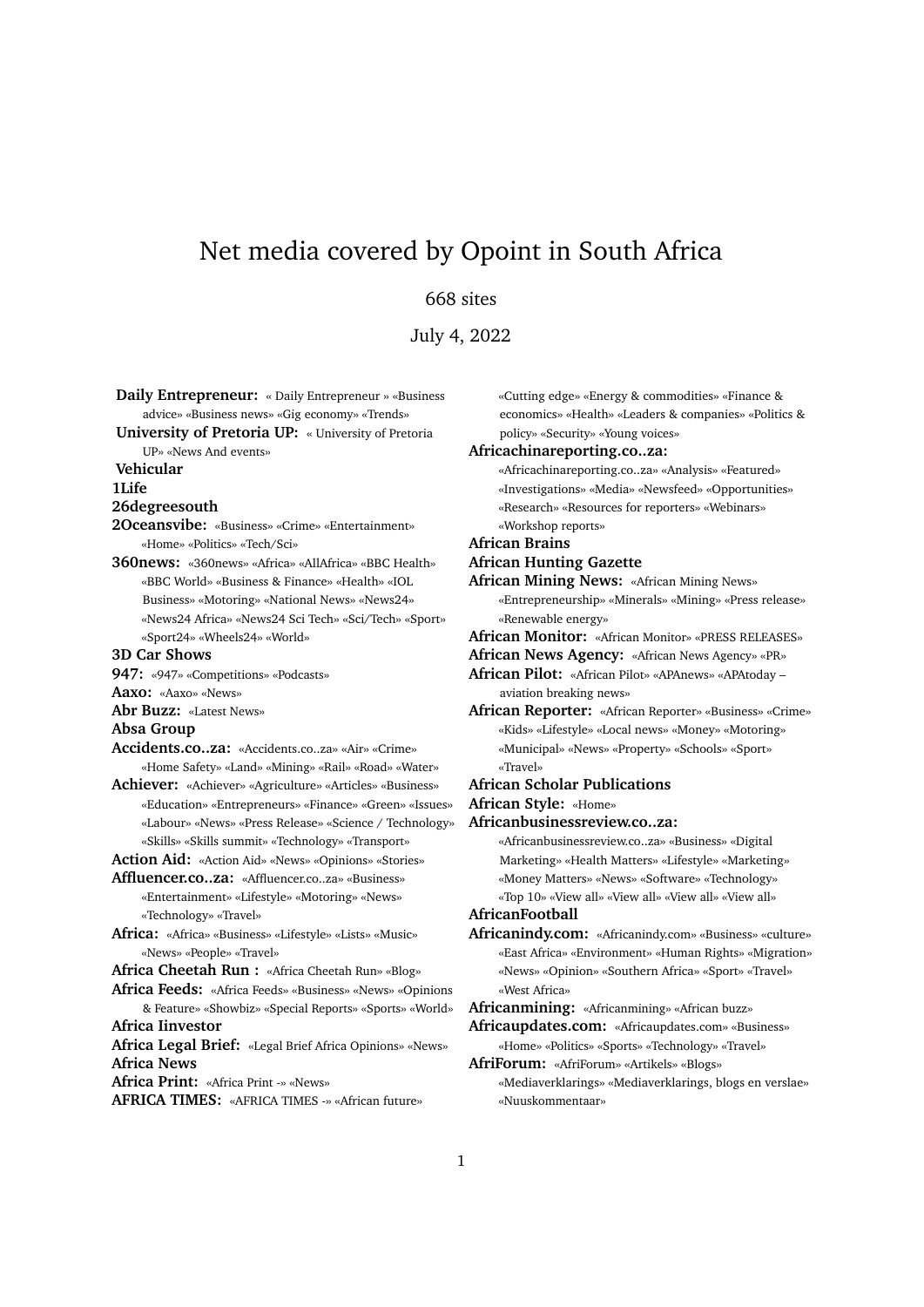### **Agoa.info – African Growth and . . . :**

«African Growth and Opportunity Act» «African Growth and Opportunity Act – News»

# **AgriMag**

**agriorbit.com:** «agriorbit.com» «Advertorials» «Africa» «Agribusiness» «Crops» «Farm fare» «Fruit and Veg» «International» «Livestock» «Local» «Magazines» «Markets» «PLAAS Landboujeugstigting» «Plaas TV» «Podcasts» «Santam Agriculture National Silage Competition» «Toyota SA National Young Auctioneer Competition»

- **Albertonrecord:** «Albertonrecord» «Business» «Crime» «Kids» «Lifestyle» «Local News» «Money» «Motoring» «Municipal» «News» «Property» «Schools» «Sport» «Travel»
- **Alex News:** «Alex News» «Advertorial» «Crime» «Entertainment» «Featured» «International» «Lifestyle» «Local news» «Local sport» «Motoring» «Municipal» «National» «Opinion» «School sport» «Schools» «Sport»

**Algoa FM:** «Algoa FM» «News»

### **All4Women**

**Allafrica.com:** «Allafrica.com -» «2» «3» «35Nord» «6» «Africa» «africa 2» «Africa RSS» «Africa-Wide» «Africa/World» «Afrique de l'Est: Principales nouvelles» «Afrique de l'Ouest: Principales nouvelles» «Afrique/Monde» «Agribusiness» «AIDS» «Algeria» «Angola» «Arms and Armies» «arts Top Headlines» «Asia, Australia, and Africa» «Athletics» «Banking» «Benin» «BizTech» «Book Reviews» «Books» «Botswana» «Botswana RSS» «Burkina Faso» «Burundi» «By AllAfrica» «Cameroon» «Cape Verde» «Capital Flows» «Central Africa» «Central African Republic» «centralafrica RSS» «centralafrica Top Headlines» «centralafrica2» «Chad» «Children» «Climate» «Commodities» «Comoros» «Company» «Conflict» «Congo-Brazzaville» «Congo-Kinshasa» «Construction» «Coronavirus» «Corruption» «Cote d'Ivoire» «Currencies» «Debt» «Development» «Djibouti» «East Africa» «Eastafrica RSS» «Ebola» «Ecotourism» «Education» «Egypt» «Energy» «Entertainment» «Environment» «Equatorial Guinea» «Eritrea» «Ethiopia» «Europe and Africa» «Food and Agriculture» «Gabon» «Gambia» «Game Parks» «Ghana» «Governance» «Governance» «governance Top Headlines» «governance2» «governance3» «Guinea» «Guinea Bissau» «Health» «Home» «Human Rights» «ICT» «Infrastructure» «Innovation» «International Organisations» «Investment» «Jeux Olympiques» «Kenya» «kenya Top Headlines» «kenya2» «Labour» «Land and Rural Issues» «Latest News» «Latest News: Newswire» «Latin America

and Africa» «Legal Affairs» «Lesotho» «Liberia» «Libya» «Madagascar» «Malaria» «Malawi» «Mali» «Manufacturing» «Mauritania» «Mauritius» «Media» «Middle East and Africa» «Migration» «Mining» «Morocco» «Mozambique» «Multimedia» «Music» «Music Reviews» «Namibia» «NCDs» «NGO» «Niger» «Nigeria» «nigeria2» «North Africa» «Northafrica RSS» «northafrica Top Headlines» «Nutrition» «Oceans» «Olympics» «page-3» «page-4» «page-5» «page-6» «Page1» «Page1» «Page2» «Page3» «Page4» «Page5» «Peacekeeping» «Petroleum» «Polio» «Pregnancy and Childbirth» «Privatization» «Refugees» «Religion» «RSS» «Rwanda» «São Tomé and PrÃncipe» «Science» «Senegal» «Seychelles» «Sierra Leone» «Soccer» «Somalia» «South Africa» «South Sudan» «Southern Africa» «southernafrica RSS» «southernafrica Top Headlines» «southernafrica2» «southernafrica3» «Sport» «sport Top Headlines» «Stock Markets» «Sudan» «Sustainability» «Sustainable Development» «Swaziland» «Tanzania» «Terrorism» «Togo» «Top Headlines» «Top News» «Trade» «Transport» «Travel» «Tuberculosis» «Tunisia» «Uganda» «Urban Issues» «USADF» «Water» «West Africa» «westafrica 2» «westafrica RSS» «westafrica Top Headlines» «Western Sahara» «Wildlife» «Women» «World Cup» «Zambia» «Zimbabwe» «zimbabwe 2» «zimbabwe 3» «zimbabwe Top Headlines»

**Amabhungane:** «Amabhungane» «Stories» **Anglo American:** «Home» «Press releases» **Anjawintour:** «Anjawintour» «Life» «Style» «Travel» **APC:** «Blog» «Home» «News» «Press» «Press releases» **APO Group ARC group:** «ARC group» «News» **Arise Investment:** «Arise Investment» «News» **Art Times:** «Art Times» «Auction News» «Business Art» «Gallery Guide» «International» «SA Art» **Artafricamagazine.org:** «Artafricamagazine.org» «COLLECTOR» **Artslink.co..za:** «Artslink.co..za» «ArtSpoken & Reviews» **Asset News Hub athlonenews.co..za:** «athlonenews.co..za» «Sport» **Autotrader.co..za:** «Autotrader.co..za» «Automotive News & Advice» «Expert Car Reviews» **AWSUM:** «AWSUM» «Bloemfontein» «Boland» «Breede

valley» «Bryanston Sandton Rosebank» «Centurion» «City Bowl Atlantic Seaboard» «Durban and Durban North» «East London and Surrounds» «East Rand» «Eastern Cape» «Eastern Cape Towns» «Free State» «Gauteng Johannesburg» «Gauteng Pretoria» «Helderberg» «Highveld» «JHB Central» «JHB East» «JHB South» «Krugersdorp Roodepoort» «KwaZulu-Natal» «Limpopo»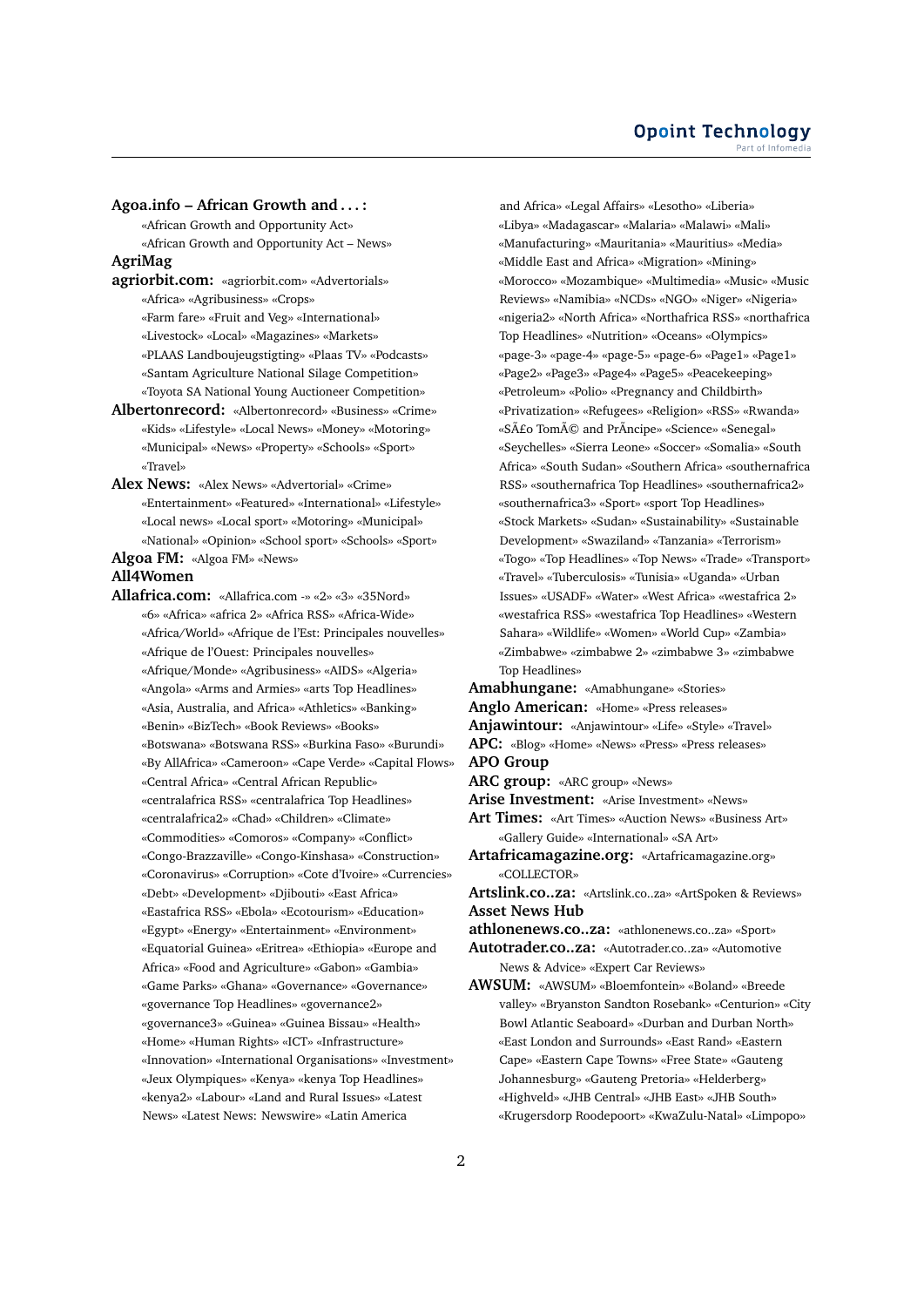«Lowveld» «Midrand Fourways Sunninghill Woodmead» «Mpumalanga» «North west» «Northern and Eastern Free Stat» «Northern cape» «Northern Natal» «Northern Suburbs» «Overberg» «Player Profiles» «PMB Howick Hilton» «Port Elizabeth and Surrounds» «Potch Klerksdorp Surrounds» «PTA Central PTA South» «PTA East» «PTA North» «Randburg Linden Northcliff» «Regional News» «Rustenburg Brits & Surrounds» «South Coast» «Southern Cape» «Southern Suburbs» «Swartland & West Coast» «Table Bay Melkbos» «Vaal Driehoek» «West Rand Carletonville Fochville» «Western Cape» «Westville Pinetown Hillcrest Kloof»

- **B2B Central:** «B2B Central» «Architecture» «Association» «Competitions» «Construction» «COVID-19» «Design» «Distribution» «Employee Benefits» «Engineering» «Financial Planning» «Import/Export» «Industry News» «Industry Trends» «Ingredients/Raw Materials» «Landscape» «Legal» «Manufacturing» «Mining» «Occupational Health & Safety» «Packaging» «Plumbing» «Products» «Profiles» «Projects» «Quality Control» «Sa Food Review» «Saving» «Sustainability» «Technology» «Wealth management» «Wholesale/Distribution»
- **Balochwarna News:** «Articles» «Editorials» «Interviews» «News» «Old Archives» «Opinions»

**Bateleur Magazine**

**Beauty Bulletin:** «Home»

- **BeautySouthAfrica:** «Fragrance» «Hair & Nails» «Healthy Living» «Home» «How-To» «Make-up» «Make-up» «Products» «Skin & Body» «Win»
- **Becoming you:** «Becoming you» «Family» «Health» «Style» «Travel» «Win»
- **Bedfordview and Edenvale News:** «Bedfordview and Edenvale News» «Advertorial» «Crime» «Energy» «Entertainment» «Featured» «Galleries» «International» «Lifestyle» «Local news» «Municipal» «Opinion» «Schools» «Sport»

**Being Brazen:** «Home»

- **Benoni City Times:** «Benoni City Times» «Business» «Crime» «Kids» «Lifestyle» «Local news» «Money» «Motoring» «Municipal» «News» «Property» «Schools» «Sport»
- **Berea Mail.co..za:** «Berea Mail.co..za» «Crime» «Entertainment» «Featured» «Gallery» «International» «Lifestyle» «Local news» «Motoring» «Municipal» «National» «Opinion» «Schools» «Sport» «Sports» «View all»
- **Bhekisisa:** «Bhekisisa» «Features» «Long Form» «Multimedia» «News & Analysis» «Opinion» «Podcasts» «Resources» «Short Form» «Videos»
- **Biz Community:** «Advantage Magazine» «Advertising»

«Aegis Digibates» «Biz Takeouts Podcasts» «Bookmarks» «Branding» «Cannes Lions» «Categories: Magazines» «Cinema» «CMO Council» «Companies» «Company news» «Contributors» «CRM» «CSI» «Design» «Design Indaba» «Digital» «Direct Marketing» «Ed's column» «Education&Training» «Entertainment» «Events&Conferencing» «Exhibitions» «Food» «Home» «In Brief» «Industry wall» «International news» «Lifestyle» «Loeries» «Marketing» «Media» «Media freedom» «Mobile» «Most commented articles» «Most liked articles» «Most read articles» «Motoring» «News» «Newspapers» «Online Media» «Out Of Home» «PR&Communications» «Press Offices» «Printing» «Production» «Promotions» «Radio» «Recruitment» «Research» «Retail» «Sales» «Special Sections: Trends» «Sponsorship» «Sport» «Travel» «Trends» «TV» «Wellness» «Youth Marketing»

**Bizcommunity:** «Bizcommunity» «Latest news» «Opinion» «Press offices»

**BizNews.com:** «Africa» «Belvedere» «Briefs» «Budget 2015» «Business Unusual» «Energy» «Entrepreneur» «ETFs» «Global Citizen» «Global Investing» «Gold» «Gold» «Good Hope» «Home» «Ian Kilbride» «Innovation» «Interviews» «Investing» «Leadership» «Lifestyle» «Light» «Mailbox» «Motoring» «Oscar Pistorius trial» «Rugby» «SA Investing» «SA Renewal» «Sponsored» «Thought Leaders» «Travel» «Undictated» «Wealth Advisors» «Wealth Building»

# **BizRadio**

**Biztech Africa:** «Broadcasting» «Business» «Development» «Government» «Home» «Internet» «Security» «Telecoms»

**Black Business Quarterly**

**Black Lioness:** «Black Lioness» «Lifestyle» «Motherhood» «Travel»

**Bloemfontein Courant:** «Bloemfontein Courant» «Business» «Entertainment» «Local» «National» «News» «School» «Sport»

# **Blq:** «Home»

**BMWFanatics**

**Boksburg A dvertiser:** «Boksburg A dvertiser» «Business» «Crime» «Kids» «Lifestyle» «Local news» «Money» «Motoring» «Municipal» «National» «News» «Property» «Schools» «Sport» «Travel»

**Books LIVE:** «Blog» «Home» «News» «Poetry»

- **Brakpan Herald**
- **Brand South Africa:** «Brand South Africa» «Governance» «Investments & Immigration» «People & Culture» «Play Your Part» «SA Fast Facts» «Tourism»

**Brandslut:** «Home»

**Building & Decor:** «Building & Decor» «Access Flooring & Cable Management» «Adhesives» «Ask the experts»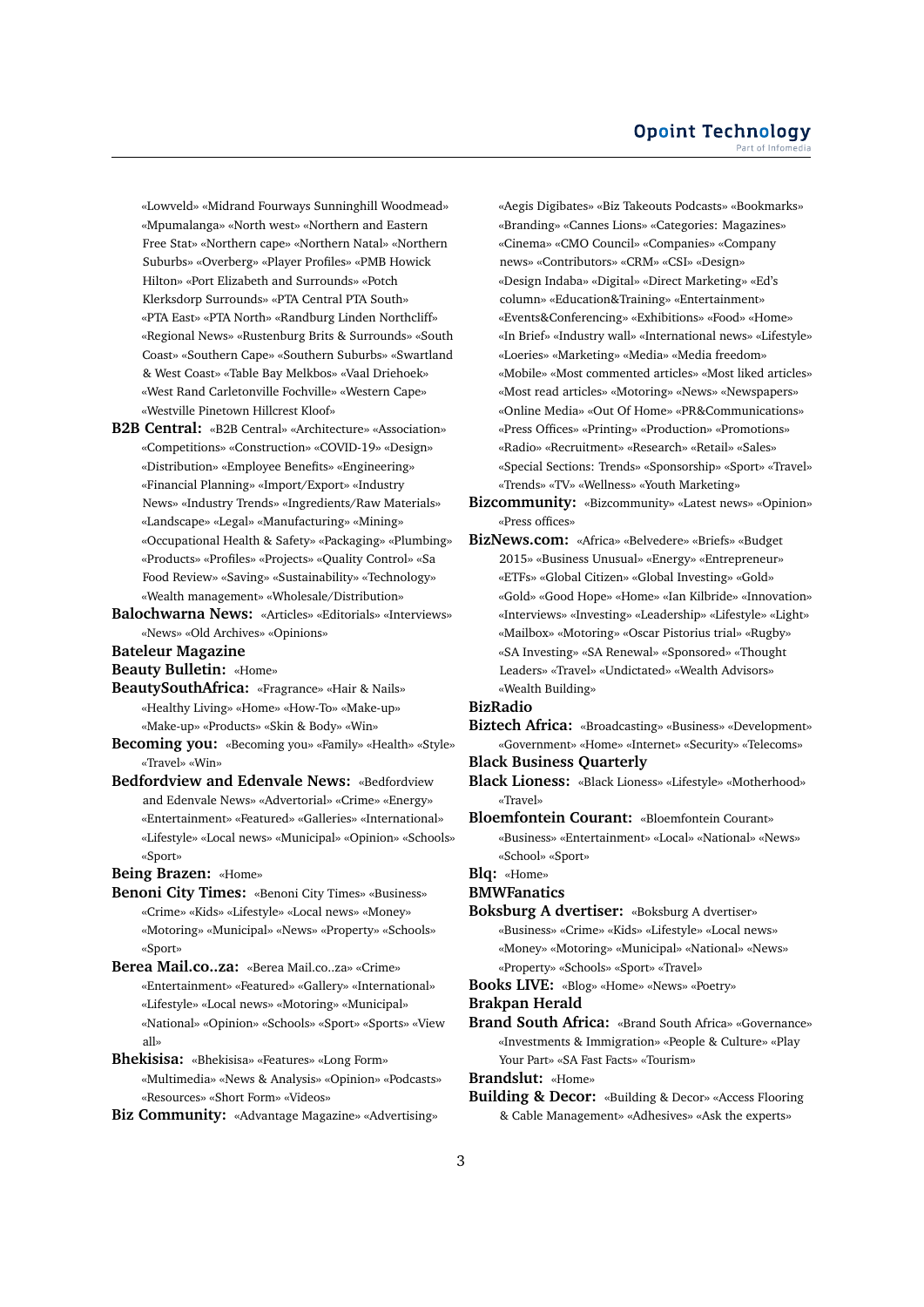«Be Inspired» «Bizhub» «Brick» «Carpets & Carpet Tiles» «Ceilings» «Cement & Additives» «Cement & Concrete» «Cement & Concrete» «Ceramic, Porcelain and Stone Tiles» «Ceramics & Porcelain» «Cladding» «Clay Roof Tiles» «Cleaning and maintenance» «Coatings and Waterproofing» «Concrete & Epoxy» «Concrete Roof Tiles» «CPD EventsSpecifier Days» «Decorative Finishes» «Doors and Windows» «Events & Awards» «Exterior» «Facades» «Final Floor Solutions» «Fire Control» «Floors Associations/Institutes» «High-spec Products» «Industrial» «Insulation & Thermal Control» «Laminates» «Latest ProjectsExciting!» «Masonry and Retaining Walls» «Metal Roofs» «Natural Fibre Flooring» «Natural Stone» «News and Snippets» «Projects» «Resilients and Luxury Vinyl» «Roof Accessories» «Roofing Products» «SA Women in Flooring» «Sealants» «Shading & Sun control» «Structure» «SustainabilityGreen Design» «Technology» «Thermal Control» «Tools & Equipment» «Training & Skills» «Walling Solutions» «Walls Accessories» «Walls&Roofs Associations/Institutes» «Waterproofing and Damp proofing» «Wood & Bamboo»

### **Building Africa**

- **Business Brief:** «Business Brief» «Articles» «Assets & Investments» «Banking & Insurance» «Book Reviews» «Education & Training» «Enterprise Profiles» «Finance & Equity» «Gadgets» «Human Capital» «In This Issue» «Legal» «Management» «Marketing & Selling» «Podcasts» «Process & Operations» «Sponsored» «Tax» «Technology» «Travel & Leisure» «Vidcasts» «Viewpoint»
- **Business Insider Africa:** «Business Insider Africa» «Careers» «Leaders» «Lifestyle» «Markets»
- **Business Insider South Africa:** «Business Insider South Africa» «Business» «Life» «Money & Markets» «Tech» «Travel» «Trending»

#### **Business IT**

- **Business Media MAGS:** «Business Media MAGS» «African Leader» «Celebrating Women» «CSI Sunday Times» «Empowerment» «Feed» «Financial Mail Office» «Financial Mail Travel» «Financial Mail Women» «Food Basket» «Freight, Logistics & Warehousing» «Loyalty & Rewards» «Made in SA» «Pursuit» «Rock Surf & Deep» «SA Mining» «SA Schools Collection» «Safety & Security» «Sunday Times Franchising» «Sunday Times Green» «Sunday Times Healthy Times» «Sunday Times Malls SA» «Sunday Times Skills» «Voice of the Local Government»
- **Business Standard:** «Business Standard» «Aerospace and Defense» «Agriculture» «Automotive» «Education and Training» «Energy and Utilities» «Lifestyle and Leisure» «Media and Entertainment» «Pharmaceuticals and Biotech» «Retail» «Sports»
- **Business Tech Africa:** «Business Tech Africa» «Artificial Intelligence» «Business» «E-Government» «Entrepreneurship» «Opinion» «Products» «Technology»
- **Business Traveller Africa:** «Business Traveller Africa» «Advertorial» «Archive» «Bite» «BTA Awards» «Countries» «Destinations» «Features» «Industry comment» «News» «Press Office» «Tried & Tested»
- **Businessess Entials.co..za:** «Businessess Entials.co..za» «Pressroom»
- **BusinessLIVE:** «Africa» «Americas» «Asia» «BT» «Business» «Columnists» «Companies» «Coronavirus» «Cricket» «Economy» «Editorials» «Education» «Energy» «Europe» «Financial Services» «FM» «FT» «Health» «Healthcare» «Home» «Industrials» «Innovation» «Investors Monthly» «Labour» «Land & Agriculture» «Life» «Management» «Markets» «Media» «Middle East» «Mining» «National» «Opinion» «Other Sport» «Politics» «Property» «Rdm» «Retail & Consumer» «Rugby» «Science & Environment» «Soccer» «Sport» «Telecoms & Technology» «Trade & Industry» «Transport & Tourism» «World»
- **BusinessTech:** «Banking» «Broadband» «Business» «Cloud & Hosting» «Energy» «Finance» «Government» «Hardware» «Home» «Industry News» «Internet» «IT Services» «Lifestyle» «Media» «Mobile» «Motoring» «Software» «Technology» «Telecoms» «Wealth»

**Buy PE:** «Buy PE» «Business News» **Bwa**

- **CAJ News Africa :** «CAJ News Africa» «Africa» «Africa & World» «Athletics» «Broadband» «Coal» «Construction» «Electricity» «Energy» «Featured» «Finance» «Finance & Banking» «Football» «Governance» «Insurance» «IT Security» «Mining» «Mining & Engineering» «Mobile & Telecoms» «National» «News» «Press Release» «Regional» «Reviews» «Software» «Technology»
- **Cape Business News:** «Agriculture» «Home» «Manufacturing» «News» «Packaging & Transportation» «Property» «Services» «Videos»
- **Cape Town ETC:** «Cape Town ETC» «Arts & Culture» «Best of the cape» «Competitions» «Entertainment» «Fashion» «Food & Drink» «Health» «News» «Property News» «Tech» «Weddings» «World»
- **Cape Town My Love:** «Beauty, fitness & lifestyle» «Competitions» «Events» «Fashion, decor & design» «Festivals» «Food & drink» «For the greater good» «Home» «Market exploring» «News, updates & useful things» «Night out on the town» «On stage» «Places to stay» «Retail Therapy» «Things to do» «Travel & excursions» «View All» «View All» «View All»

**Capetalk:** «Capetalk» «Sports»

**caravansa.co..za:** «caravansa.co..za» «Botswana»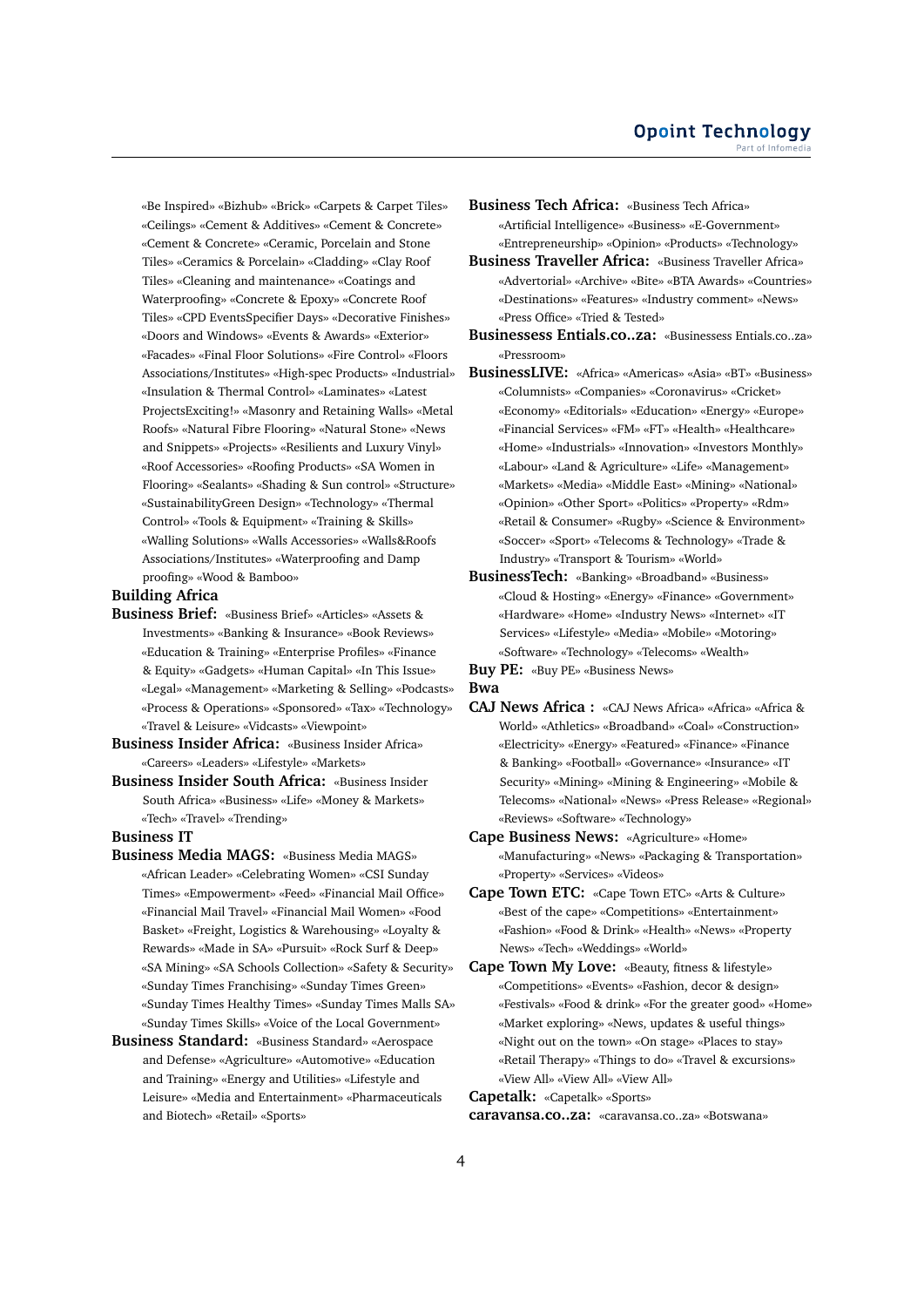«Botswana's Fallen Giant» «Caravans» «Exclusive: New & improved Okto Villa» «Features –» «Namibia» «Resorts –» «Reviews –» «South Africa» «Trailers» «Travel –» «Vehicles»

### **Career Connect GRP**

- **Careers Portal:** «Careers Portal» «Career-advice»
- «Funding» «News» «Studying» «Work-opportunities»
- **Carletonville Herald:** «Carletonville Herald» «News» «Sport»
- **Carmag.co..za:** «Comparative Road Tests» «Competitions» «Driving Impressions» «Home» «Industry News» «New Models» «News» «Road Tests» «Speed» «Technical» «Technology News» «Tests» «Video»
- **Cars.co..za:** «Cars.co..za» «Car Launches» «Car Reviews» «Consumer Advice» «Latest Stories» «Lifestyle» «Motoring News» «Opinion» «Reports» «Videos»
- **carshop.co..za:** «News and Reviews» «Opinions» «Reviews»

**Catherine Bowen**

#### **Caxton Community Newspapers**

- **Cehurd.org:** «Cehurd.org» «blog»
- **Central Media Group**
- **CFO South Africa:** «CFO South Africa» «New» **Chai FM**
- **Channel Africa.co..za:** «Economy» «News» «Sport»
- **Chege Publishing:** «Chege Publishing» «Mining» «Power» «Products» «Projects»
- **Child Magazine:** «Child Magazine» «Education» «Entertainment» «Expecting» «Family» «Family» «Food» «Health» «Special Needs» «Uncategorized»
- **Chro South Africa:** «Chro South Africa» «HR Indaba» «Insight» «Interview» «New» «Top 100»
- **City Press:** «City Press» «Business» «Health» «Lifestyle» «News» «Personal Finance» «Politics» «Sport» «Trending» «Voices»
- **Citywire South Africa:** «Citywire South Africa» «Most Popular» «News»
- **Civicus.org:** «Civicus.org» «civicus-blog» «interviews» «media-releases» «press-center»
- **CliffCentral.Com:** «CliffCentral.Com» «News»
- **CNBC Africa:** «Coronavirus» «DEBATES» «Health» «Home» «INSIGHTS» «Latest»
- **Cold Link Africa:** «Cold Link Africa» «News»
- **Comaro Chronicle:** «Comaro Chronicle» «Crime» «Energy» «Entertainment» «Featured» «Flavours» «Lifestyle» «Local News» «Motoring» «Municipal» «Opinion» «Schools» «Sport» «Writing Competition»
- **Compleat Golfer:** «Compleat Golfer» «Blogs» «Course Reviews» «Equipment» «Instruction» «Magazine» «News» «Travel» «Videos» «Win»

**Concrete Trends:** «Concrete Trends» «News» «Projects» **Connecting Africa:** «Connecting Africa» «4G/5G» «Business of Tech» «Cloud» «Connectivity» «Digital Inclusion» «Emerging Tech» «Enterprise» «Fintech» **Constantiaberg Bulletin:** «Constantiaberg Bulletin» «Entertainment» «News» «Sport» **Construction Insight Magazine:** «Construction Insight Magazine» «Africa/World» «Energy» «Hospitality» **Consulting News:** «Consulting News» «News» **Conven.co..za:** «News» **Cosmopolitan Projects Council for Geoscience:** «Council for Geoscience» «News» **Cover.co..za:** «Cover.co..za» «Africa» «Financial Planning» «Investment» «Podcasts» «Risk Management» «Sections» «Technology» **Crazy Momma Of Three CreativeFeel:** «Home» **Critical Hit.net:** «Comics toys» «Entertainment» «Front page» «Gaming» «Lifestyle» «Tabletop» «Technology» **Crown Publications:** «Crown Publications» «African Fusion» «African Fusion» «Blog» «Capital Equipment News» «Capital Equipment News» «Construction World» «Construction World» «Electricity + Control» «Electricity + Control» «General» «Lighting in Design» «Lighting in Design» «Market» «MechChem Africa» «MechChem Africa» «Modern Mining» «Modern Mining» «Modern Quarrying» «Modern Quarrying» «Sparks Electrical News» «Sparks Electrical News» **Crush Mag:** «Crush Mag» «All Recipes» «Baking» «Crafted» «Design Trends» «Desserts» «Dish Type» «Drinks» «Events» «General News» «Global Food» «Harvest to Table» «Interviews» «Lifestyle» «Main Ingredient» «Meals &

Courses» «Recipes» «Restaurants» «Seasonal» «Special Diets» «Travel» «Visiting» «Weekend Projects» «Wine» **Daily Mail and Guardian:** «Africa» «Article» «Arts & culture» «Arts & culture» «Business» «Business» «Coronavirus» «Covid-19 in sa» «Education» «Education» «Environment» «Environment» «Health» «Home» «Motoring» «News» «Opinion» «Opinion» «Partner features» «Politics» «Politics» «Press releases» «Rss»

- «Special reports» «Sponsored content» «Top six» «World» **Daily Maverick:** «Africa» «Business» «Home» «Life, Etc»
- «Opinionistas» «South Africa» «Sport» «World» **Daily Sun:** «Daily Sun» «Entertainment» «International» «Lotto» «MTN8» «National» «News» «PSL» «Speak Up» «Sport» «Success» «Sun Defender» «Sun Learner» «Sun Stuff» «SunWheels» «TopStories»
- **Dailyfriend.co..za:** «Dailyfriend.co..za» «Big Daddy Liberty» «Daily Friend» «Daily Friend» «Daily Friend»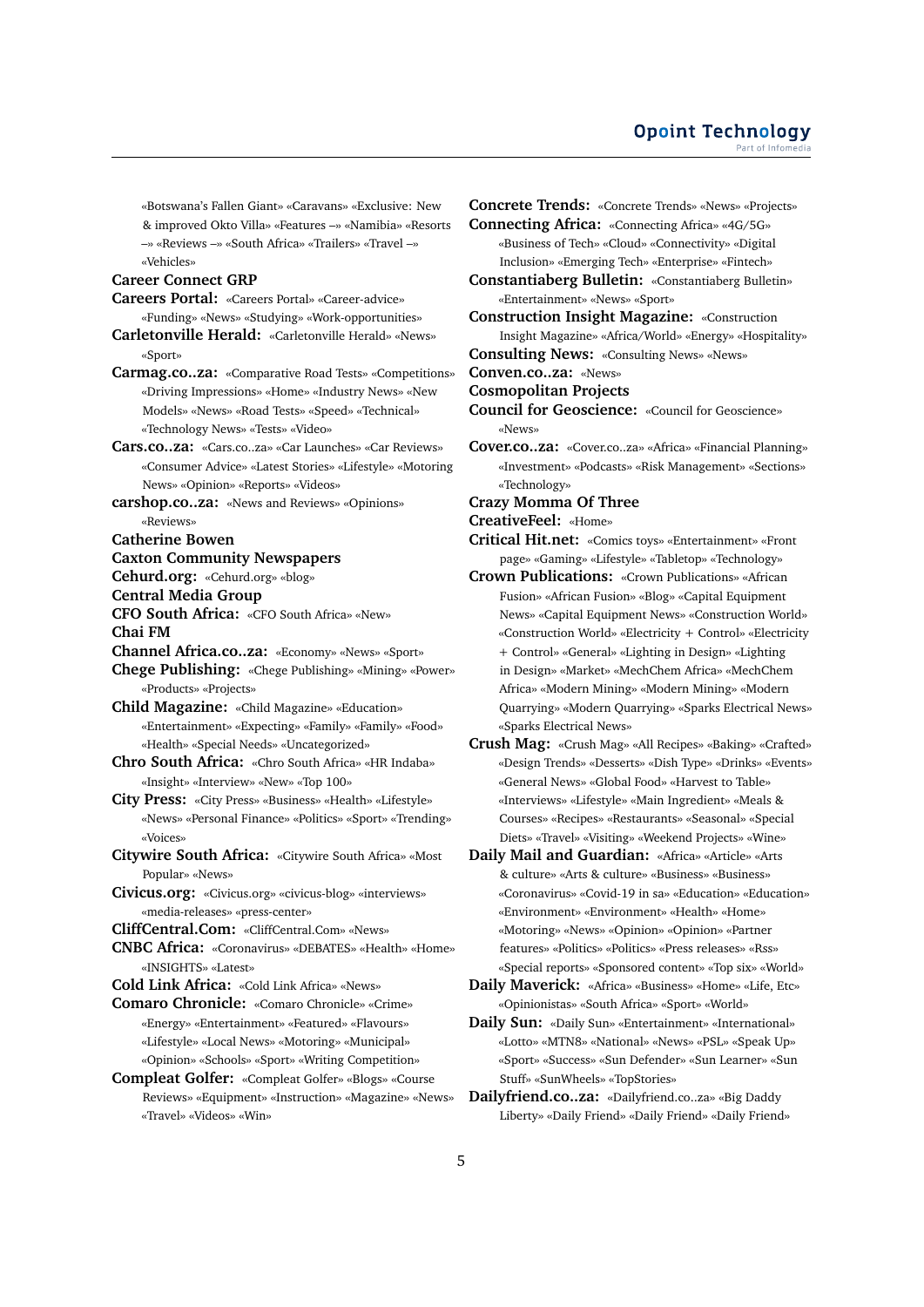«Daily Friend» «Ivo Vegter» «News» «News543» «Opinions»

**Data Week**

- **Defence Web:** «Defence Web» «Aerospace» «Resources» **Democratic Alliance**
- **Department of foreign affairs:** «Home»
- **Department of Mineral Resources:** «Department of Mineral Resources» «News Room»
- **Design Indaba:** «Design Indaba» «Africa Now» «African Design» «Creative Work» «Design Activism» «Design Frontiers» «Design News» «Interviews» «News & Features» «Next Generation»
- **Destiny Magazine:** «Destiny Magazine» «Bulletin Brief» «Business» «Career» «Celebrity» «Competitions» «Connect Corner» «Conversation» «COVID-19» «Desti-Nation» «Fashion» «Lifestyle» «Money» «Money Minute» «Moodboard» «News» «Relatable» «Retail Therapy» «Sound Spirit» «Tech» «Working Mom» «World Wide Women»
- **DFA:** «DFA» «Fields» «International» «Lifestyle» «Motoring» «Opinion & Features» «Rugby» «Soccer» «South African» «Sport»

**Diario El Este:** «Noticias»

- **Die Pos:** «Die Pos» «Business» «Crime» «Kids» «Lifestyle» «Local news» «Money» «Motoring» «Municipal» «National» «News» «Property» «Schools» «Sport»
- **Die Son:** «Die Son» «#7deLaanBlog» «#Antiemona» «#Multimedia» «#OomSonnie» «#Sport» «Dieson»
- **Die Vryburger:** «Die Vryburger» «Ekonomie» «Menings» «Nuus» «Redaksioneel» «Tegnologie» «Uit die Woord» «Vervoer» «Vir die dames»
- **Digital Street:** «Digital Street» «Breaking News» «Development1033» «Education» «Gadgets» «Gadgets857» «Gaming» «Mobile» «Mobile1531» «Motoring» «South Africa» «South Africa3705» «Technology» «Technology4200» «Tips & Tricks635» **Diners Club**
- **DispatchLive:** «Classifieds» «Daily-life» «Home» «Lifestyle» «Local-heroes» «News» «Politics» «Premium» «Sport»
- **East Coast Radio:** «East Coast Radio» «Events» «Lifestyle» «Music» «News & Traffic» «Press» «Visit Durban»

### **Easy Equities**

**Eat Out:** «Eat Out» «awards» «Industry» «news» «Recipes» «Restaurants» «Reviews» «Specials» «win»

**Ebiz Radio:** «Ebiz Radio» «Article» «Biz Trends» «Biz Wires» «eBiz Money» «eBizProperty» «Featured» «Marketing Biz» «Motoring Biz» «Retail Biz» «Techno Biz» «Travel Biz»

**Economy 24:** «Economy 24 » «Banking» «Business»

«Finance» «General» «Investing» «Markets» «Money» «News»

**Edgars**

**EFinancialCareers SouthAfrica:** «EFinancialCareers SouthAfrica» «News»

**eHowzit.co..za**

**EISA**

**Elsenburg:** «Elsenburg» «All News»

- **Eminetra South Africa:** «Eminetra South Africa» «Auto» «Business» «Entertainment» «Lifestyle» «South Africa» «Sports» «Tech» «World»
- **eNCA:** «Analysis» «Business» «Life» «News» «Sport» «Top Stories»

**Energize:** «Energize» «News»

**Engineering News:** «Aerospace» «Africa Energy Indaba» «African Utility Week» «Agricultural Engineering» «Agriculture» «Agriculture Home» «Air, Gas, Fumes and Dust Control» «Airports & Airport Cities» «Aluminium» «Aluminium» «Aquaculture» «Architecture» «Automation and Computerisation» «Automotive» «Automotive Components and Supply Chain» «Automotive Industry» «Aviation» «Aviation» «bauma CONEXPO AFRICA» «Bearings and Bushes» «Biofuels» «Biofuels» «Biogas» «Biomass» «Boilers and Burners» «Breaking News» «Brewery and Winery» «Budget» «Business Conferences and Exhibitions» «Business in Africa» «Business in KwaZulu-Natal» «Business in the Western Cape» «Business Process Outsourcing» «Cables and Accessories» «Capital Equipment» «Capital Equipment in Construction» «Carbon Steel» «Cartoon» «Cement and Concrete» «Chemicals» «Chemicals & Pharmaceuticals» «Chemicals and Petrochemicals» «Civil Engineering and Construction» «Climate Change» «Climate change» «Clothing & Textiles» «Coal & Diesel» «Commercial and Industrial Property» «Company Announcements» «Company Profiles» «Competition Policy» «Components & Aftermarket» «Compressors, Air Motors and Vacuum Pumps» «Construction» «Construction» «Construction Materials» «Construction Materials and Equipment» «Consulting Engineers» «Consulting Engineers» «Consulting Engineers» «Corporate Profiles» «Corrosion Control» «Corrosion Control, Coatings & Tribology» «Corrosion Control, Coatings and Tribology» «Courier and Freight Services» «Defence» «Defence» «Drones» «economy» «Economy» «Education & Skills Development» «Education and Training» «Electrical Power Generation and Transmission» «Electricity» «Electrification and Distribution» «Energy» «Energy Efficiency» «Energy Efficiency and Management» «Engineering & Manufacturing» «Engineering Education»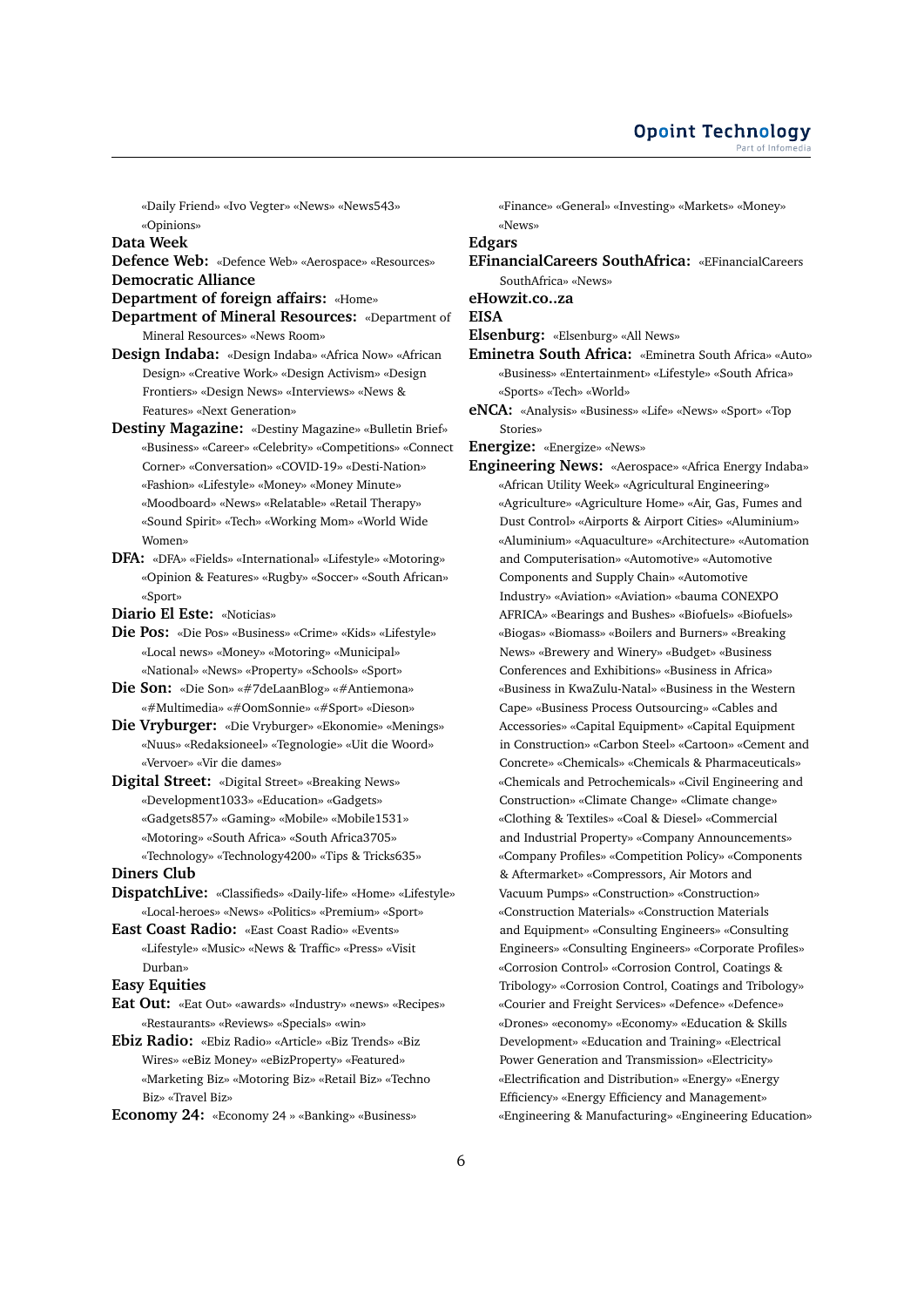«Environment» «Environmental Home» «Environmental Protection» «Environmental Studies» «Equipment» «Eskom» «Factory Automation» «Factory Tour» «Farming Economics» «Fasteners» «Fertiliser» «Financial» «Fire Prevention and Protection» «Fleet Management» «Flooring, Screening and Handrailing» «Food & Beverage» «Food and Beverages» «Forest Products» «Forests» «Foundries, Forges & Die Casting» «Foundries, Forges & Die-Casting» «Foundries, Forges and Die-Casting» «Furnaces, Kilns, Ovens and Dryers» «Furniture & Wood products» «Gas» «Gas to Power» «Gas-to-Power» «Generators and Standby Power» «Geothermal» «Glass Manufacturing» «Green Building» «Green Building» «Green Industries» «Hand-Held and Power Tools» «Harbour & Offshore Services» «Harbour Infrastructure and Dredging» «Health and Safety» «Heating and Cooling» «Heavy Lifting and Abnormal Loads» «Home» «Home» «Hydraulics» «Hydraulics & Pneumatics» «Hydraulics and Pneumatics» «Hydropower» «ICT» «Industrial and Commercial Lighting» «Industrial Cleaning and Shutdown» «Industrial Filters & Filtration» «Industrial Filters & Filtration» «Industrial Filters and Filtration» «Industrial Financing» «Information Technology» «Infrastructure» «Infrastructure & Services» «Instrumentation & Control» «Instrumentation & Control» «Instrumentation and Control» «Italy-South Africa Partnership» «Labour & Skills Development» «Labour Relations» «Laser Technology» «Latest News» «Legal» «Legislative Environment» «Lifts, Escalators and Passenger Conveyors» «Liquified Natural Gas» «Locomotives, Railway Trucks and Wagons» «Logistics» «Machine Tools» «Macro & Micro» «Macro and Micro» «Magazine: Business Leader» «Magazine: Editorial Insight» «Magazine: Weekly Features» «Maintenance» «Maintenance & Refurbishment» «Maintenance and Refurbishment» «Manufacturing» «Manufacturing» «Manufacturing» «Material Handling» «Materials & Equipment» «Materials Handling» «Materials-Handling & Logistics» «Materials-Handling and Logistics» «Medical and Pharmaceutical Engineering» «Metals» «Metals & Engineering» «Mining» «Motors, Drives and Mechanical Power Transmission» «Multimedia» «Nampo» «New Technology» «New Technology» «Noise, Vibration and NDT» «Nuclear» «Nuclear Energy» «Oil & Gas» «Oil & Gas» «Oil Refineries» «Oils and Lubricants» «Opinion» «Other» «Packaging, Labelling and Barcoding» «Paper, Plastics, Packaging, Printing» «Paper, Pulp and Board» «Passenger Cars, Bakkies & Vans» «Photo of the Week» «Pipelines» «Pipes & Tubes» «Pipes, Tubes & Hosing» «Pipes, Tubes and Hoses» «Plastics and Synfibres»

«Policy & Enforcement» «Policy & Enforcement» «Ports & Shipping» «Ports & Shipping» «Power & Electricity World Africa» «PowerGen Africa» «Project Management» «Property» «Property Developments» «Public Transport» «Public Transport and Infrastructure» «Pumps» «Pumps» «Quality Assurance» «Quantity Surveyors» «Rail» «Rail Infrastructure (incorporating Africa Rail)» «Recycling & Waste Management» «Refineries & Retail» «Regulation» «Renewable Energy» «Renewable Energy» «Roads» «Roads» «Rubber» «Rubber Manufacturing & Products» «SA Institute of Welding» «SAISC – Southern African Institute of Steel Constr» «Sasol and Synfuels» «Sassda» «Science Technology» «Seals, Gaskets and Sealing Mechanisms» «Sector News» «Security Technology for Business» «Sewage and Effluent» «SEZ, IDZ & Agri Parks» «Small Business and Supplier Development» «Solar» «Solar Energy» «South Africa Germany Partnership» «South Africa-China Partnership» «Stainless Steel» «Stainless Steel» «State Companies» «Statistical Releases» «Steel» «Steel Construction and Cladding» «Storage» «Sugar Growers, Millers and Refiners» «Technology & Communications Home» «Telecoms» «Telecoms» «Telecoms & ICT» «Temperature, Pressure and Process Control» «Tenders» «Testing, Inspection and Certification Services» «Top Projects» «Tourism» «Trade» «Transmission & Distribution» «Transport» «Truck & Bus» «Truck, Trailer, Bus and Bakkie» «Valves» «Valves» «Vessels, Heat Exchangers, Tanks and Containers» «Warehousing and Storage» «Waste Management & Recycling» «Waste Management and Recycling» «Water» «Water Engineering and Infrastructure» «Water Treatment, Purification and Desalination» «Water Week» «Waves» «Welding & Cutting» «Welding & Cutting» «Welding and Cutting» «What's On» «Wind»

### **Equal Education:** «Home»

**ESI-Africa.com:** «ESI-Africa.com» «Africa» «Articles» «BRICS» «Business and markets» «Central Africa» «Conference Papers» «East Africa» «Elites» «Energy Efficiency» «Event listings» «Event News» «Events» «Features» «Features/Analysis» «Finance and Policy» «Future Energy» «Generation» «Industry Insights» «International» «Interviews» «Issues» «Magazine» «Mali» «Metering» «Multimedia» «Multimedia» «News» «North Africa» «Press Releases» «Renewable energy» «Research and Development» «Southern Africa» «Tenders» «Transmission and Distribution» «Water» «Webinars» «West Africa»

### **eskisehirinsaattemizligi.com**

**Etoilemotoring:** «Etoilemotoring» «Articles» «Driven» «Electric» «Events» «Feautures» «Interviews» «News»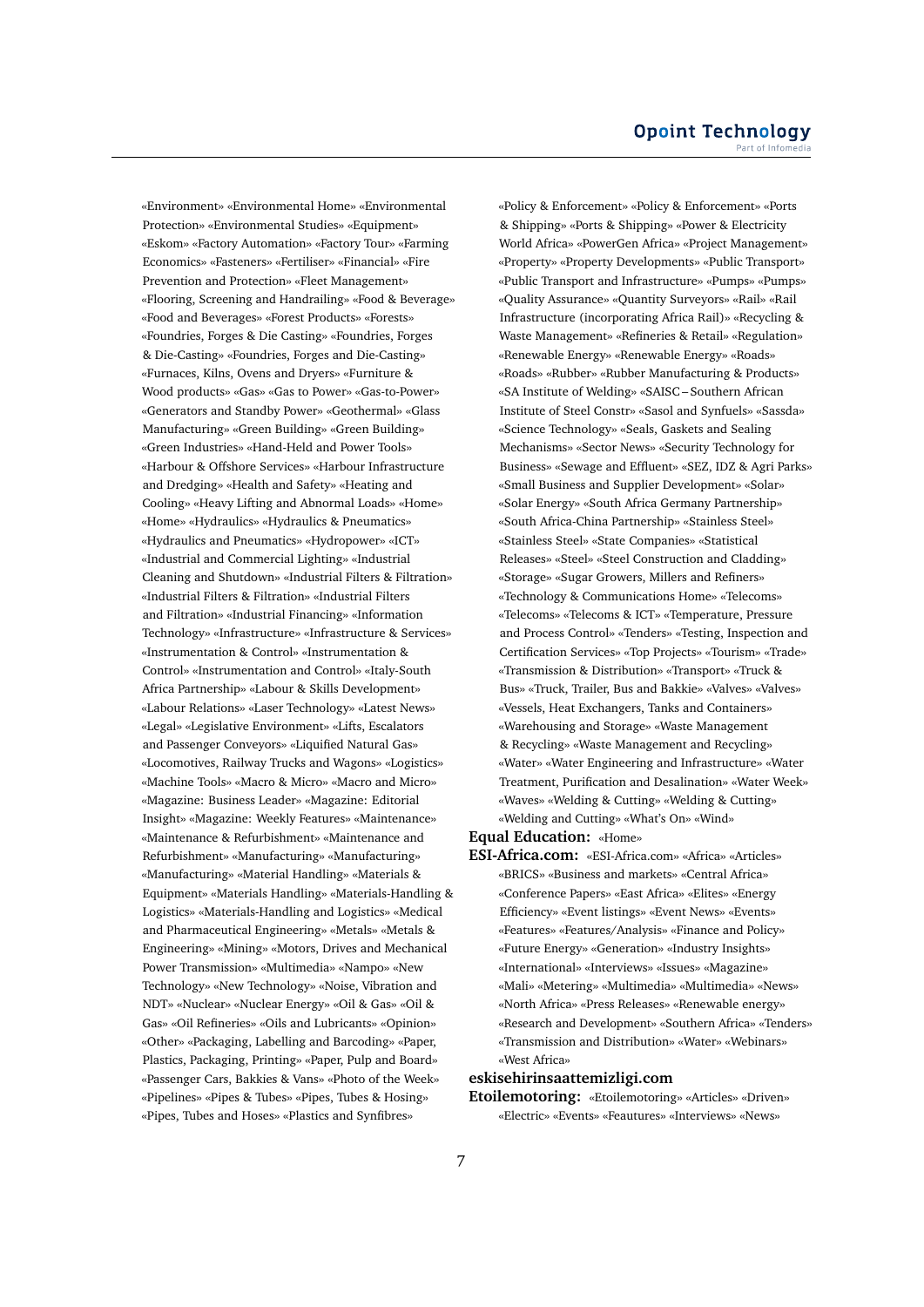**Explore Online:** «exploreonline.co..za»

**EXSA:** «EXSA» «Latest News»

- **Eye Witness News:** «Eye Witness News» «Latest News» «Local» «Politics» «Sport» «World»
- **Eyethu News:** «Eyethu News» «Car» «Money» «News» «Property» «Travel»

**familytreasures.co..za**

- **Famous Publishing:** «Business» «Community» «Community Initiatives» «Decor» «Education» «Events & Social Scene» «Fashion & Style» «Food & Wine» «Garden & Home» «Health & Fitness» «Home» «Kids & Parenting» «Lifestyle» «Money & Investments» «Pets» «Property» «Recipes» «Schools» «Shopping & Entertainment» «Sport» «Travel & Leisure» «What's On»
- **Fancourt:** «Fancourt» «Blogs»

**FAnews:** «Home»

- **Farmer's Weekly:** «Africa» «Agri Empowerment» «Agribusiness» «Agritourism» «Animals» «Blog» «Bottomline» «By Invitation» «Cattle» «Crops» «Farm Basics» «Farming for tomorrow» «Field Crops» «Fruit & Nuts» «Game and wildlife» «Global Farming» «Hillbilly homes» «Home» «Horses» «How to Business» «How to crop production» «How to livestock production» «Lifestyle» «Machinery & Equipment» «Managing for profit» «News» «Opinion» «Pigeons» «Pigs» «Poultry» «Recipes» «Sheep & Goats» «South Africa» «Tax advice» «Technology» «Vegetables» «World Wide»
- **FarmingPortal:** «FarmingPortal» «Africa World» «Agri News Net» «Agri Tourism» «Agri Women» «Editorials» «Food and Health» «News of the Day» «Podcasts» «Press Release» «South Africa»
- **Fashion Network ZA:** «Fashion Network ZA» «Appointments» «Beauty» «Business» «Campaigns» «Catwalks» «Collection» «Design» «Events» «Industry» «Innovations» «Lifestyle» «Luxury» «Media» «People» «Retail» «Trade shows» «Trends»

### **Fashionjazz**

# **Federation for a Sustainable Environment:**

«Home» «Mining» «Nuclear» «Press» «Water»

- **Financial World:** «Financial World» «Bank» «Business» «Economy» «Insurance» «Investment»
- **FinNews Africa:** «FinNews Africa» «Africa & World» «Broadband» «Building insurance» «Cloud» «COMPANIES» «ECONOMY» «ENERGY» «Featured» «FINANCE & BANKING» «Home insurance quote» «Investing» «Life Cover» «Mining» «Movers & Shakers» «Nigeria» «Press Release» «Software» «South Africa» «Sponsored Content» «TECHNOLOGY»

### **Fire Protection Association Of Southern Africa** «Fire Protection Association Of Southern Africa» «Blog

Articles» «Fire Engines»

**Fishing Industry News S A**

**Fleetwatch:** «Fleetwatch» «Comments by Patrick O'Leary» «Fleetwatch 2020» «News Flash» «YouTube Stream»

### **Fly Mango Flyairlink**

**Focus on Transport and Logistics:** «Features» «Home» «In The Marketplace» «Latest News» «Regulars»

- **Food 24 Blogs:** «Food 24 Blogs -» «Baking Recipes» «Beer» «Braai Recipes» «Cocktails» «Coffee» «Dessert Recipes» «Easy Weekday Meals» «New Recipes» «Pasta Recipes» «Plant-based Recipes» «Recipe Round-ups» «Recipes» «South African Recipes» «Wine»
- **Food For Mzansi:** «Food For Mzansi» «Changemakers» «Food for Thought» «Lifestyle» «News»
- **Food Stuff SA:** «Food Stuff SA» «Food Labelling Regulations» «Food Marketing, Innovation and NPD» «Food Science and Technology Stuff» «Food Trends» «Health and Nutrition Stuff» «Hot Stuff» «Latest SA News» «New Product Stuff» «Newsy Stuff» «Packaging Stuff» «Sustainability and Disruption» «Top International News» «Weird, Whacky and Wonderful Stuff»
- **foodfocus:** «foodfocus» «Advertorials» «Agri» «Articles» «Consumers» «Corporate-Social-Responsibility» «Environment» «Environment» «Food-Safety» «Food-safety» «Food-waste» «General» «Latest-News» «Legal-news» «Legislation» «Meet-the-Food-Industry» «Occupational-Health-Safety» «Opinions» «Processors-and-Manufacturers» «Quality» «Retail-and-QSR» «Risk-and-Governance» «Sector-Guidance» «Service-Providers» «Starting-a-new-food-business» «Training-Courses»
- **Forbesafrica:** «Forbesafrica» «Billionaires» «Brand Voice» «Cover Story» «Current Affairs» «Entrepreneurs» «Extreme Execs» «Focus» «Investment Guide» «Lists» «More Brand Voice» «My Worst Day» «Politics» «Sometime in Africa» «Sport» «Technology» «Travel» «Woman»
- **Forestry South Africa:** «Environment» «Forest Engineering» «International News» «Value Adding»
- **Fortress of Solitude:** «Fortress of Solitude» «Comics» «Movies» «Sneakers» «Tech» «Toys» «TV Series» **Forts and Fairies**

**Fourways Review:** «Fourways Review» «Advertorial» «Blogs» «Business» «Community» «Community galleries» «Competitions» «Cricket World Cup» «Crime» «EcoMobility Month» «Entertainment» «Entertainment galleries» «Featured» «Galleries» «Gary Player» «International» «International News» «Letters» «Lifestyle» «Local news» «Local sport» «Municipal» «News» «News»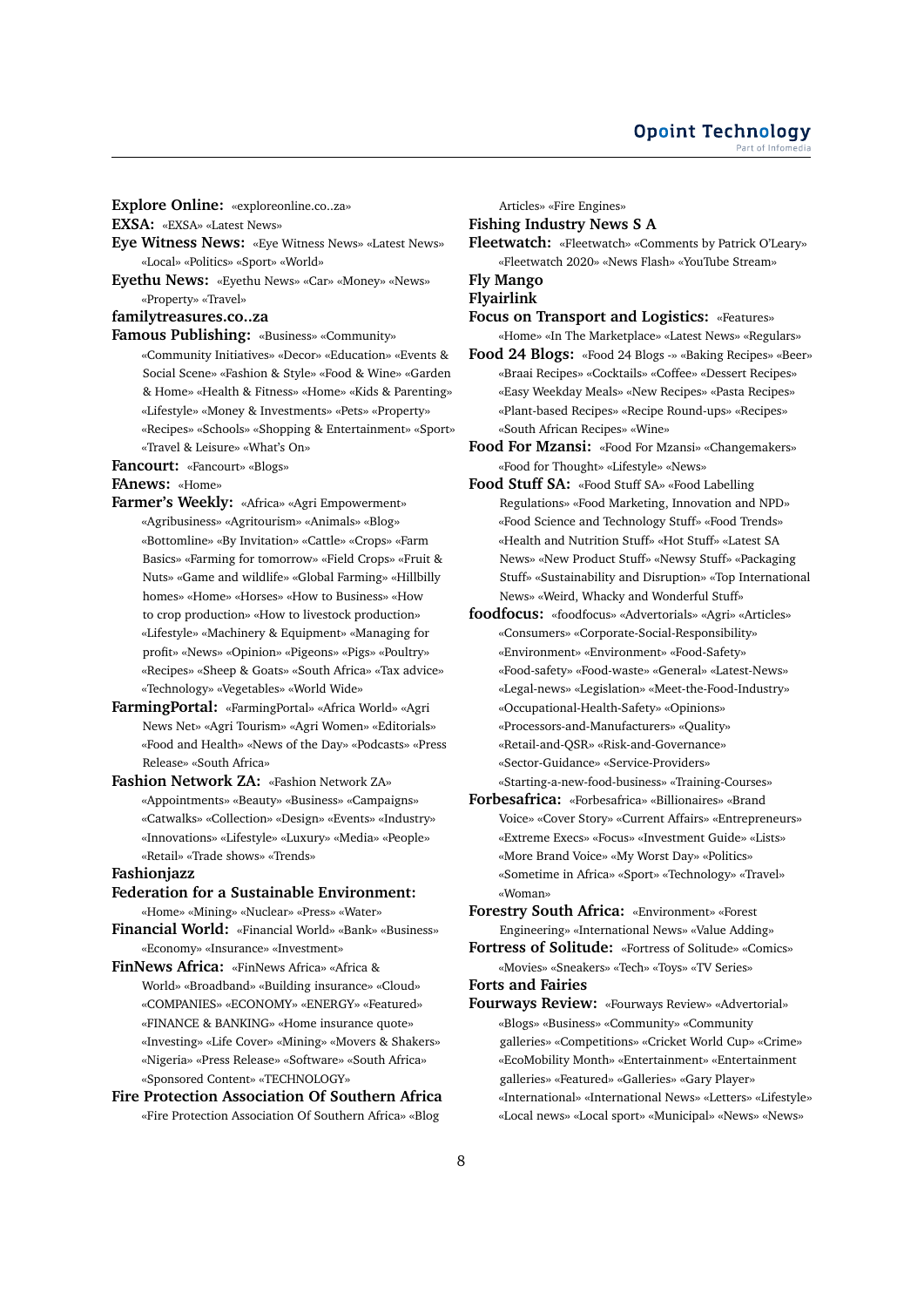«News galleries» «Offbeat» «Opinion» «Rugby World Cup» «School sport» «Schools» «Schools» «Schools galleries» «Science» «Sport» «Sports» «Sports galleries» «Tech & Web» «View all» «View all» «View all» «View all» «View all» «View all» «View all» «View all» «View all» «View all» «View all» «View all» «View all» «View all» «View all» «View all» «View all» «View all» «View all» «View all»

**Fr.Allafrica.com:** «Fr.Allafrica.com» «2» «2» «2» «3» «3» «3» «4» «A La Une» «Afrique Australe» «Afrique Centrale» «Afrique de l'Est» «Afrique de l'Ouest» «Afrique du Nord» «Afrique du Sud» «Afrique et Amérique Latine» «Afrique et Europe» «Afrique et Moyen Orient» «Afrique, Asie et Australie» «Afrique/Monde» «Agroindustrie» «Aide et Assistance» «Algérie» «Aliments et Agriculture» «Angola» «Armes et Armées» «Athlétisme» «Banques» «Bénin» «Botswana» «Bourse» «Burkina Faso» «Burundi» «Cameroun» «Cap-Vert» «Centrafrique» «Climat» «Commerce» «Comores» «Conflit» «Congo-Brazzaville» «Congo-Kinshasa» «Construction» «Corruption» «Cote d'Ivoire» «Coupe du Monde» «Développement Durable» «Dette» «Devises» «Divertissement» «Djibouti» «Droits de l'Homme» «Eau» «Ebola» «Eco-tourisme» «Education» «Egypte» «Energie» «Enfance» «Entreprises» «Environnement» «Erythrée» «Ethiopie» «Fabrication» «Faune» «Femmes et Genre» «Finance» «Flux de Capitaux» «Football» «Gabon» «Gambie» «Ghana» «Gouvernance» «Grossesse et Accouchement» «Guinée» «Guinée Bissau» «Guinée Equatoriale» «Ile Maurice» «Infrastructures» «Innovation» «Investissement» «Jeux Olympiques» «Justice et Lois» «Kenya» «L'Afrique qui bouge» «Latest» «Lesotho» «Liberia» «Libye» «Livres» «Madagascar» «Maintien de la Paix» «Malawi» «Mali» «Maroc» «Mauritanie» «Média» «Migrations» «Mozambique» «Musique» «Namibie» «Niger» «Nigeria» «NTIC» «Nutritive» «Océans» «ONG» «Organisations Internationales» «Ouganda» «Paludisme» «Parcs Animaliers» «Pétrole» «Polio» «Privatisation» «Produits» «Réfugiés» «Religion» «Ressources Minières» «Rwanda» «Sahara Occidental» «Santé et Médecine» «São Tomé and Príncipe» «Sénégal» «Science» «Seychelles» «SIDA» «Sierra Leone» «Somalie» «Soudan» «Sports» «Sud-Soudan» «Swaziland» «Tanzanie» «Tchad» «Terres et Gestion Rurale» «Terrorisme» «Togo» «Toute l'Afrique» «Transport» «Travail et Syndicats» «Tuberculose» «Tunisie» «Urbanisation» «USA, Canada et Afrique» «Voir Plus »» «Voir Plus »» «Voir Plus »» «Voir Plus »» «Voir Plus »» «Voyages» «Zambie» «Zimbabwe»

**Franchising Plus:** «Franchising Plus» «News & Articles» **Franschhoek Tatler:** «Home»

**Freightnews.co..za:** «Africa» «Air Freight» «Customs»

«Customs» «Economy» «Employment» «Home» «Imports and Exports» «International» «Knowledge Library» «Logistics» «News» «People» «Road/Rail Freight» «Sea Freight» «Technology»

- **FS News Online:** «FS News Online» «Africa News» «Business» «Entertainment» «Entertainment & Events News» «Fashion» «Free State Events Guide» «Free State News» «Health» «International News» «Jobs» «Lifestyle» «Motor» «News» «Property» «South Africa News» «Sport» «Technology»
- **Fullview:** «Fullview» «Business» «Entertainment» «Health» «Opinion» «Sports» «Tech» «Top Stories»
- **Futaa.com:** «Futaa.com» «Africa» «Betting» «Ghana News» «International News» «Kenya News» «News» «Nigeria News» «South Africa News» «Tanzania News» «Top» «Transfer News» «Uganda News» «Zambia News» «Zimbabwe News»
- **Gadget.co..za:** «Africa News» «Arts and Entertainment» «Audio/Visual» «DVD & Bookstore» «Fun Hardware» «Fun Software» «Goldstuck on Gadgets» «Home» «Mobile» «My Gadget» «News» «People 'n' Issues» «Product Reviews» «Sean Bacher» «Serious Hardware» «Serious Software» «Sports Tech» «Web World»

**Gagasi World:** «Gagasi World» «News»

- **Gateway News:** «Gateway News» «Africa» «Art» «Arts» «Asia» «Australia and New Zealand» «Books & Book Reviews» «Business» «Cobus Kruger — Stand Up Sport» «Community» «Drama» «Eastern Cape» «Education» «Europe» «Family» «Film & TV» «Free State» «Gauteng» «Global» «GLS 2016» «Health» «Kwazulu-Natal» «Limpopo» «Middle East» «Mpumalanga» «Music» «News» «North West» «Northern Cape» «Opinion» «People» «Radio» «South Africa» «South America» «Sport» «True Champions» «United Kingdom» «United States» «Western-Cape» «Women» «World» «Youth»
- **Gauteng Business News:** «Business News» «Company News» «Event List» «Home»

**Gender Links**

- **George Herald:** «George Herald» «Entertainment» «Gallery» «Motoring News» «News» «Property News» «Sport»
- **Germiston City News:** «Germiston City News» «Business» «Crime» «Kids» «Lifestyle» «Local news» «Money» «Motoring» «Municipal» «National» «News» «Property» «Schools» «Sport»
- **Get It Magazine:** «Get It Magazine» « Ballito-umhlanga» « Highway-berea» « Joburg-north» « Joburg-south» « Joburg-west» « Lowveld» « Pretoria» «All Things Food & Wine» «All Things Food & Wine» «Bloemfontein» «Competitions» «Competitions» «Fashion» «Fashion»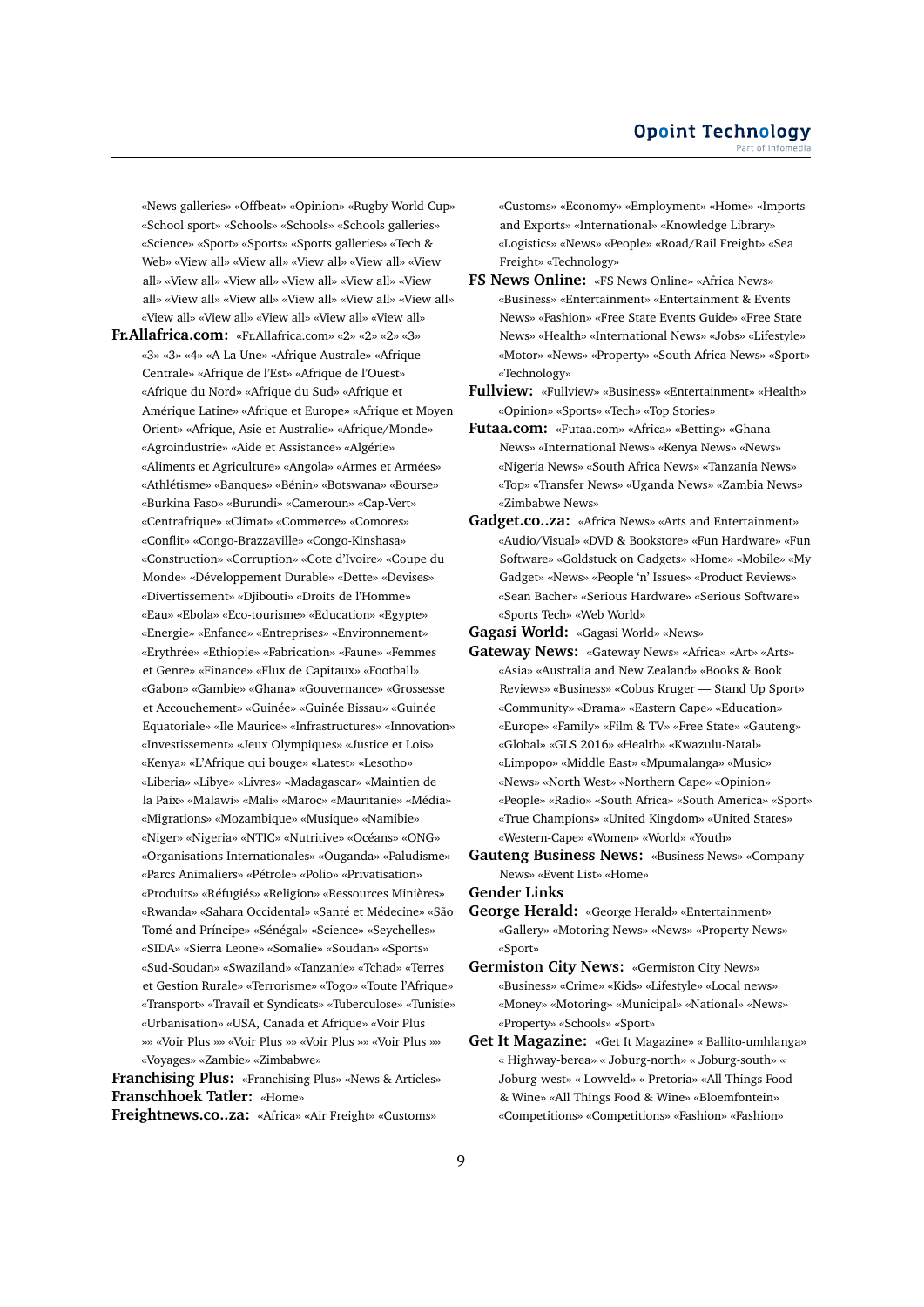«Fashion» «Food» «Food» «Food» «Food» «Food» «Food» «Food» «Food» «Health & Beauty» «Health & Beauty» «Health & Beauty» «Home & Garden» «Home & Garden» «Home & Garden» «Kids» «Kids» «KIDS» «KIDS» «Kids» «Kids» «Kids» «Kids» «Leisure» «Leisure» «Leisure» «Leisure» «Leisure» «Leisure» «Leisure» «Leisure» «Leisure» «Lifestyle» «Lifestyle» «Lifestyle» «Lifestyle & Travel» «Lifestyle & Travel» «Lifestyle & Travel» «Lifestyle & Travel» «Lifestyle & Travel» «Lifestyle & Travel» «Lifestyle & Travel» «Lifestyle & Travel» «Lifestyle & Travel» «People» «People» «People» «People» «People» «People» «People» «People» «Personalities» «Personalities» «Pets» «Pets» «Pets» «Reviews» «Shopping» «Shopping» «Shopping» «Socials» «Travel» «Travel» «Travel» «What's On» «What's On»

- **Getaway:** «Getaway» «Accommodation» «All things photographic» «Archive» «Destinations» «Ed's Letter» «Gear» «Inspiration» «Magazine» «Nature And Conservation» «News» «Packages» «Reviews» «Travel Column» «Videos» «View all» «Win»
- **Glamour:** «Accessories» «Beauty» «Beauty School» «Beauty Trends» «Celebrity Style» «Celebs» «Fashion» «Fashion Trends» «Food» «Glam Guides» «Hair» «Healthy Eating» «Home» «Lifestyle» «Love & Relationships» «Makeup» «Man Candy» «Nails» «Skin Care» «Style Diary» «Travel» «Weddings» «Wellness»
- **GLITCHED:** «GLITCHED» «ESPORTS» «FEATURES» «GEEK» «REVIEWS» «TECH»
- **Global Advisors:** «Global Advisors» «Bnselect»
- **Global Crypto:** «Global Crypto» «News»
- **GO! & Express:** «GO! & Express» «Business» «Community» «Events» «Features» «King William's Town» «Leisure» «News» «Schools» «Sports»
- **Gold Circle Horse Racing And Betting:** «Gold Circle Horse Racing And Betting» «Racing News»
- **GoLegal:** «GoLegal» «Banking & Finance Law» «Black Economic Empowerment» «Commercial & Corporate Law» «Competition & Antitrust Law» «Constitutional Law & Civil Rights» «Construction & Engineering Law» «Consumer Protection» «Contract Law» «Criminal Law» «Dispute Resolution» «Energy & Environmental Law» «Family Law» «Government, Politics & Policy» «Health & Pharmaceutical Law» «Insolvency & Business Rescue» «Intellectual Property Law» «Labour Law» «Media & Entertainment Law» «Mergers & Acquisitions» «Mining Law» «Personal Injury Law» «Property Law» «Running Your Practice» «Shipping & Aviation Law» «Social Media Law» «Tax» «Technology Law» «View All» «Wills, Estates & Trusts»

**Good Things Guy:** «Good Things Guy» «Business»

«Environment» «Fun» «Lifestyle» «Opinion» «People» «Sport» «Travel»

- **Government Printing Works:** «Government Printing Works» «News Bulletins»
- **GQ.co..za:** «Cars» «Culture» «Entertainment» «Face» «Food & Drink» «Fragrance» «Grooming» «Home» «Sneakers» «Style» «Style 101» «Wealth & Careers» «Women»
- **Graaff-Reinet Advertiser:** «Graaff-Reinet Advertiser» «Entertainment» «News» «Sport»

**Green Building Africa**

#### **Grocott's Mail**

**GrootFM**

- **GroundUp:** «GroundUp» «Education» «Features» «Health» «Housing» «Immigration» «Labour» «Policing»
- **Habitat:** «Bathrooms» «Bedrooms» «Climate Control» «Design» «Dining» «Events» «Fashion Accessories» «Furniture» «Garden Design & Decor» «Home» «Home Decor» «Industry Leaders» «Interiors & Architecture» «Kitchens» «Lighting» «Mobilehabitat» «Smart Homes» «Travel» «Walls & Windows» «Wealth» «Wine spirits» «Work Spaces»

#### **HarassedMom**

- **Harmony:** «harmony.co..za»
- **Hayley's Joys:** «Hayley's Joys -Home»
- **Health-e:** «Home»
- **Health24:** «Adventure» «Allergy» «Anaemia» «Arthritis» «Asthma» «Backache» «Cancer» «Colds and flu» «Columns» «Constipation» «COPD» «Cough» «Cycling» «Dementia» «Depression» «Diabetes» «Diet & nutrition» «Digestive Health» «Eczema» «Environment» «Environmental» «Epilepsy» «Erectile dysfunction» «Exercise» «Eye Health» «Feet» «Fitness» «Hair Loss» «Head Lice» «Headache & Migraine» «Healthy Nerves» «Hearing» «Heart» «Heartburn» «HIV and Aids» «Home» «Hypertension» «IBS» «Incontinence» «Leg Health» «Lifestages» «Lifestyle» «Lifestyle: Diet and nutrition» «Lifestyle: Fitness» «Lifestyle: Natural» «Lifestyle: Parenting» «Lifestyle: Sex» «Liver Health» «Man» «Medical A-Z» «Medical Schemes» «Medicla: Heart» «Men's health» «Menopause» «Mental Health» «Natural health» «News» «Oral Health» «Osteoporosis» «Pain» «Parenting» «Pet health» «PMS» «Public health» «Running» «Sex» «Sinusitis» «Sleep» «Sore throat» «Sports Injuries» «Sports Nutrition» «Stress» «Stroke» «Swimming» «Tests» «The immune system» «Tuberculosis» «View all» «Warts» «Woman» «Women's health»

# **Heart Mama Blog**

**Hearts in Her Shoes:** «Blog»

**HeavyQuip Magazine:** «HeavyQuip Magazine» «Attachments» «Brand Index» «Compact Equipment»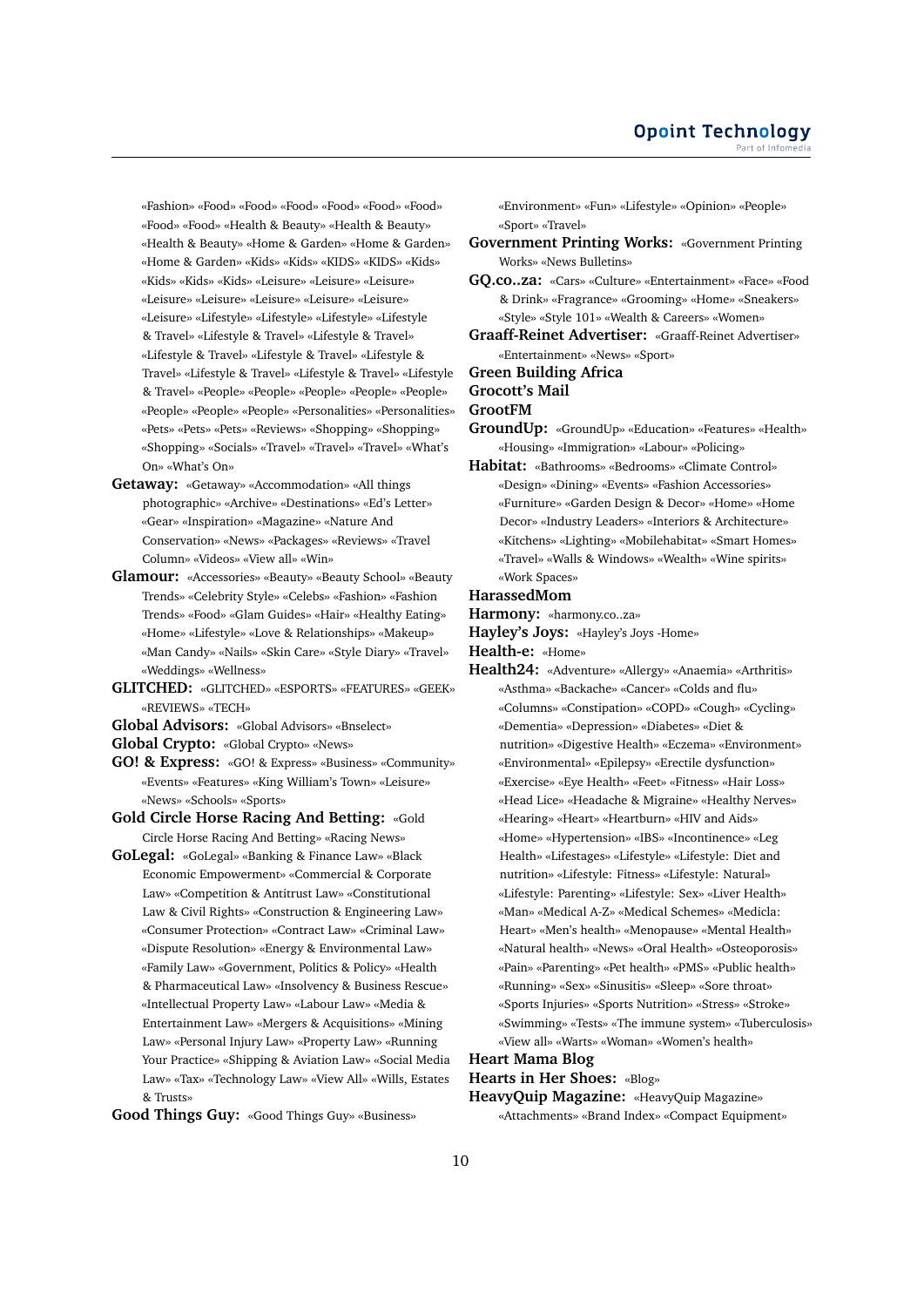«Companies» «Construction» «Cutters and shredders» «Demolition» «Earthmoving» «Economics» «Electrification» «Farming» «Gardening» «Infrastructures» «Innovative Products» «Job Stories» «Lifting» «Loaders» «Materials» «Mining» «Parts» «Pipelines» «Planting» «Powertrain» «Precision Farming» «Rental» «Roads» «Seeding» «Sprayers» «Surface mining» «Technology» «Tillage» «Tractors» «Trucks» «Tyres»

**Heidelberg Nigel Heraut:** «Heidelberg Nigel Heraut» «Business» «Crime» «Kids» «Lifestyle» «Local news» «Money» «Motoring» «Municipal» «National» «News» «Property» «Schools» «Sport»

**Hello Cape Town:** «Hello Cape Town» «Dining» **Herald Live:** «Business» «Events» «Home» «LifeStyle» «News» «Opinion» «Politics» «Sport» «World»

### **High Heels & Fairy Tales**

- **Highway Mail:** «Highway Mail» «Blogs» «Business» «Car News» «Community galleries» «Crime» «Entertainment» «Featured» «Galleries» «International» «Letters» «Lifestyle» «Local news» «Local sport» «Municipal» «National» «News galleries» «Opinion» «School sport» «Schools» «Schools galleries» «Sport» «Sports galleries» «Travel News»
- **Home Food and Travel:** «Home Food and Travel» «Accommodation» «Adventure» «Beauty» «Entertainment» «Interior» «On the road» «Outdoors» «Restaurants»
- **Hot1027:** «Hot1027» «HOT Cares Christmas»

### **House & Garden**

- **House and Leisure:** «House and Leisure» «Eye Collection»
- **How We Made It In Africa:** «Agribusiness & Food» «Articles» «Banking & Financial Services» «Business Advice» «Business Focus» «Consumer Goods» «Education» «Energy» «Entrepreneur watch» «Exhibition Management Services» «Foreign investment» «Healthcare» «Home» «ICT» «Infrastructure» «Manufacturing» «Media, Sports & Entertainment» «Meet the Boss» «Mining & Minerals» «Oil & Gas» «Phatisa» «Press Office» «Property» «Retail» «Sectors» «Start Up Snapshot» «Tourism & Leisure» «Transport & Logistics»

#### **Hq Magazine**

**Hypertext:** «Hypertext» «Blog» «Events» «Features» «Games» «Games» «Hardware» «How to» «Makers» «Opinion» «Software» «Tech» «Women»

#### **Hypress Live**

**I Fashion:** «I Fashion» «Features» «News»

**I Want That:** «Décor & Lifestyle» «Home» «Wedding» **I'll take it all:** «Home»

**I'solezwe lesiXhosa:** «I'solezwe lesiXhosa» «Ezemidlalo» «Ezoyolo» «Iindaba»

**IAfrica.com:** «Business» «Home» «Lifestyle» «News» «Sport» «Travel» **Ieducation IGN Africa INCE|Connect – Connect, Engage, Invest.:** «Connect, Engage, Invest.» «Connect, Engage, Invest. – Ingham Analytics» **Independent Communications Authority of . . .**

**Independent Online:** «Arts» «Athletics»

- «Behindthenews» «Bikes , Quads & Karts» «Boxing» «Boxing» «Business» «Business Report» «Business: Opinion» «Capetimes» «Companies» «Cricket» «Cricket» «Cycling» «Cycling» «Economy» «Eish» «Family» «Golf» «Golf» «Good Life» «Health» «Home» «Home & Garden» «Industry News» «Ios news» «Ios- Opinion» «Kwazulu-natal» «Latest Launches» «Life» «Lifestyle» «Love & Sex» «Marikana» «Mercury» «More Sport» «More Sport» «Network» «News» «News» «News» «News» «News: Africa» «News: South Africa» «News: Special Features» «News: World» «Olympics» «Opinion» «Opinion» «Opinion» «Opinion» «Opinion» «Politics» «Pretoria-news – News» «Road Tests» «Rugby» «Rugby» «Saturday-star» «Soccer» «Soccer» «South Africa» «Special Features» «Special Features» «Sport» «Sport» «Sport» «Sunday Tribune» «Sundayindependent» «Tennis» «Tennis» «The Post» «The Star» «The-star- News» «Travel» «Travel News» «Travel News» «Travel Tips» «Travel: South Africa» «Travel: World» «Tv» «Weekend-argus» «World» «World»
- **Indian Spice:** «Indian Spice» «Abu Dhabi» «Adventures of 9 Boy» «Ahmed Kathrada Foundation» «Asia» «Astrology» «Bharti Singh's Wedding in Goa» «Blood Pressure» «Books» «cape town» «Careers» «Celebrity News» «dream hotels & resorts» «dubai» «Entertainment» «Entertainment» «Events Diary» «Gastronomy» «Gossip» «Home Matters» «Indian Cinema» «Indian Culture & Religion» «Indian Fashion and Beauty» «Indian Spice Gastronomy» «Indian Spice Investigations» «Indian Weddings» «Indian Weddings» «Ishq FM» «LGBT» «Lifestyle» «Lotus FM» «Love and Sex» «Mauritius Hotels» «meditation» «mental matters» «Middle East» «News» «Newsbreak Lotus» «newsbreak lotusfm» «NRI, Expat News» «Offbeat & Satire» «opinion» «Opinion & Editorial News» «photo gallery» «Photos» «Podcasts» «Radio» «relationships» «Reunion Island» «School & Higher Education» «See Mauritius» «Seychelles» «South African Indian news» «South African Politics» «Spice People» «Spice Travel» «Sports News» «Stay Fit» «Thaipusam Kavady» «tourist activities» «travel» «Videos» «VIdeos»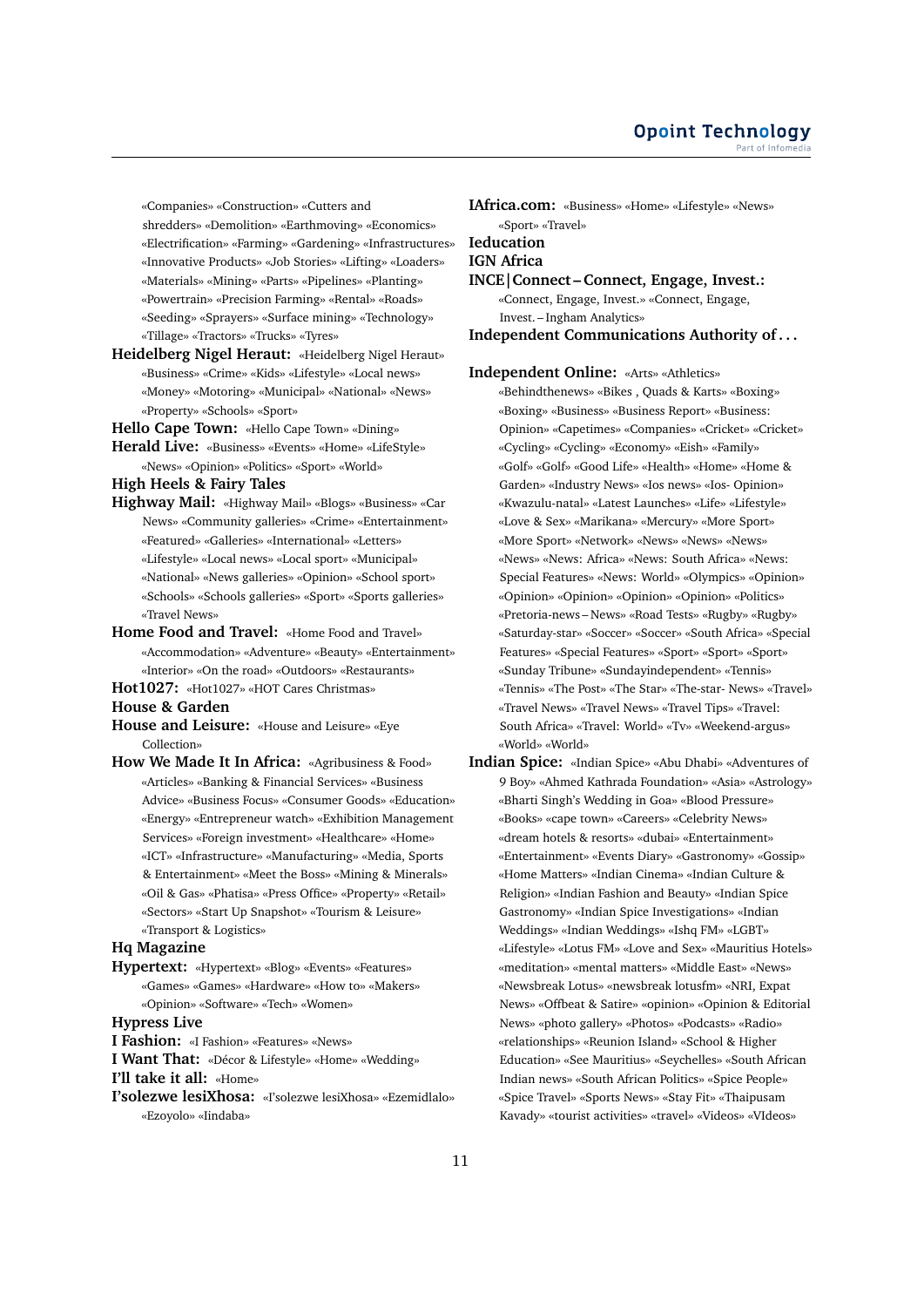«Virat & Anushka's Wedding» «yoga» «Yogi Ashwini»

- **Infrastructure news:** «Infrastructure news» «Aviation» «Buildings» «Construction» «Covid-19» «Energy» «IMIESA Cover Story» «IMIESA profiles» «Industry News» «Metro News» «Metronews» «Multimedia» «News» «Other infrastructure» «Press Releases» «Sustainability» «Technical papers» «Technology» «Transport»
	- «Transport & Logistics» «Waste» «Wastewater»
	- «Water» «Water&Sanitation Africa Cover Story»
	- «Water&Sanitation Africa profiles»

#### **Inkhel**

- **Inkjournalism:** «Inkjournalism» «Our stories»
- **Inside Education:** «Inside Education» «Features» «Jobs» «News» «Schools» «TVETS» «Universities»
- **Inside Politic:** «Inside Politic» «Africa» «Arts & Culture» «Business» «Education» «LifeStyle» «News» «Politics» «Sport» «World»
- **Inspiring Mompreneurs:** «Inspiring Mompreneurs» «Featured Mompreneurs» «Guest Posts» «Mom Inventors»
- **Institute for Democracy, Citizenship and . . . :** «Institute for Democracy, Citizenship and Public Policy in Africa» «2» «3»
- **Institute For Global Dialogue**
- **Institute for Justice and Reconciliation:** «Institute for Justice and Reconciliation» «News»
- **Institute For Security Studies:** «Central-africa-report» «East-africa-report» «ISS Today» «Iss-spotlight» «Iss-today» «Monographs» «Policy-brief» «Southern-africa-report» «West-africa-report»
- **Insurance Gateway:** «Healthcare» «Investment» «Life» «Retirement» «Short-Term»
- **Into Cycling News:** «Into Cycling News» «Accessories» «Advice & Tips» «Clothing» «Cycling News» «Cycling South Africa» «Events» «Gear» «Health» «Inspirational» «Insurance» «International» «Juniors» «Lifestyle» «MTB» «Multisport» «News» «Road» «Supplements» «Team Dimension Data» «Track» «Travel» «Wine»

**Investing.com South Africa:** «Investing.com South Africa» «Analysis» «Analysis: Commodities» «Analysis: Forex» «Bonds» «Comics» «Commodities» «Cryptocurrency News» «Economic indicators» «Economy» «Editor's picks» «Forex» «General» «Latest» «Market overview» «Most popular» «News» «News: Most popular» «Politics» «Stock market news» «Stock markets» «Videos» «World-news»

**Investingmatters.co..za:** «investingmatters.co..za» **InvestSA**

**Isasa:** «Bursars' Toolkit» «Corporate Members» «Curriculum Meetings» «Home» «Meetings and Events» «Meetings and Events» «Open Days» «Resources» «SABISA» «SABISA

Conference» «SABISA Conference» «View by Category» «Visitorship Reports» «Weekly Bulletins»

#### **Isolezwe | Liwela Umfula Ugcwele:**

- «Isolezwe | Liwela Umfula Ugcwele» «Ezemidlalo» «Ezokungcebeleka» «Imibono» «Impilo Yabantu» «Intandokazi» «Izindaba»
- **IT News Africa:** «Home»
- **It Web:** «categories» «Home»
- **It-Online:** «Channelwise» «Company News» «Home» «Industry Areas» «News» «Technology Areas»
- **ITWeb Africa:** «Business Intelligence» «Cloud» «Governance» «Home» «Mobile» «Networks» «Security» «Telecoms» «Unified Communications»

**iWeek:** «Home» «News» «On the Cover» «Special Report» «View Points»

**Jacaranda FM:** «Jacaranda FM» «Entertainment» «Events» «Lifestyle» «MBD Live» «Music Blog» «News» «News & Sport» «News Features» «News updates» «Opinion» «Special Features» «Sport» «Traffic»

**Joburgstyle:** «Desirables» «Family» «Fashion» «Food&Drink» «Home» «Local Attractions» «Out bound» «Through The Lens» «Travel»

- **Johannesburg Stock Exchange**
- **Journalism.co..za**
- **JSE Magazine**
- **Julietmcguire:** «Julietmcguire» «Lifestyle» «Videos»
- **Jumia Group**
- **Just A Mamma**
- **Just share:** «Just share» «News» «Rss»
- **justellabella.co..za**
- **Kaboutjie**
- **Kathorus Mail:** «Kathorus Mail» «Business» «Crime» «Kids» «Lifestyle» «Local News» «Money» «Motoring» «Municipal» «National» «News» «Property» «Schools» «Sport»
- **Kaya 959:** «Kaya 959» «All Topics» «LATEST NEWS» «News» «Win»
- **Kempton Express:** «Kempton Express» «Business» «Crime» «Kids» «Lifestyle» «Local news» «Money» «Motoring» «Municipal» «National» «News» «Property» «Schools» «Sport» «Thembisan»
- **KEO.co..za:** «KEO.co..za» «7's» «FNB Varsity Cup» «International» «KEO News Wire» «Keo TV» «Match Centre» «Opinions» «Schools / Varsity» «Schools Rugby» «Springboks»

### **Kfm 94.5**

**Knysna-Plett Herald:** «Knysna-Plett Herald» «Entertainment» «Gallery» «Motoring News» «News» «Sport»

# **Krugersdorp News**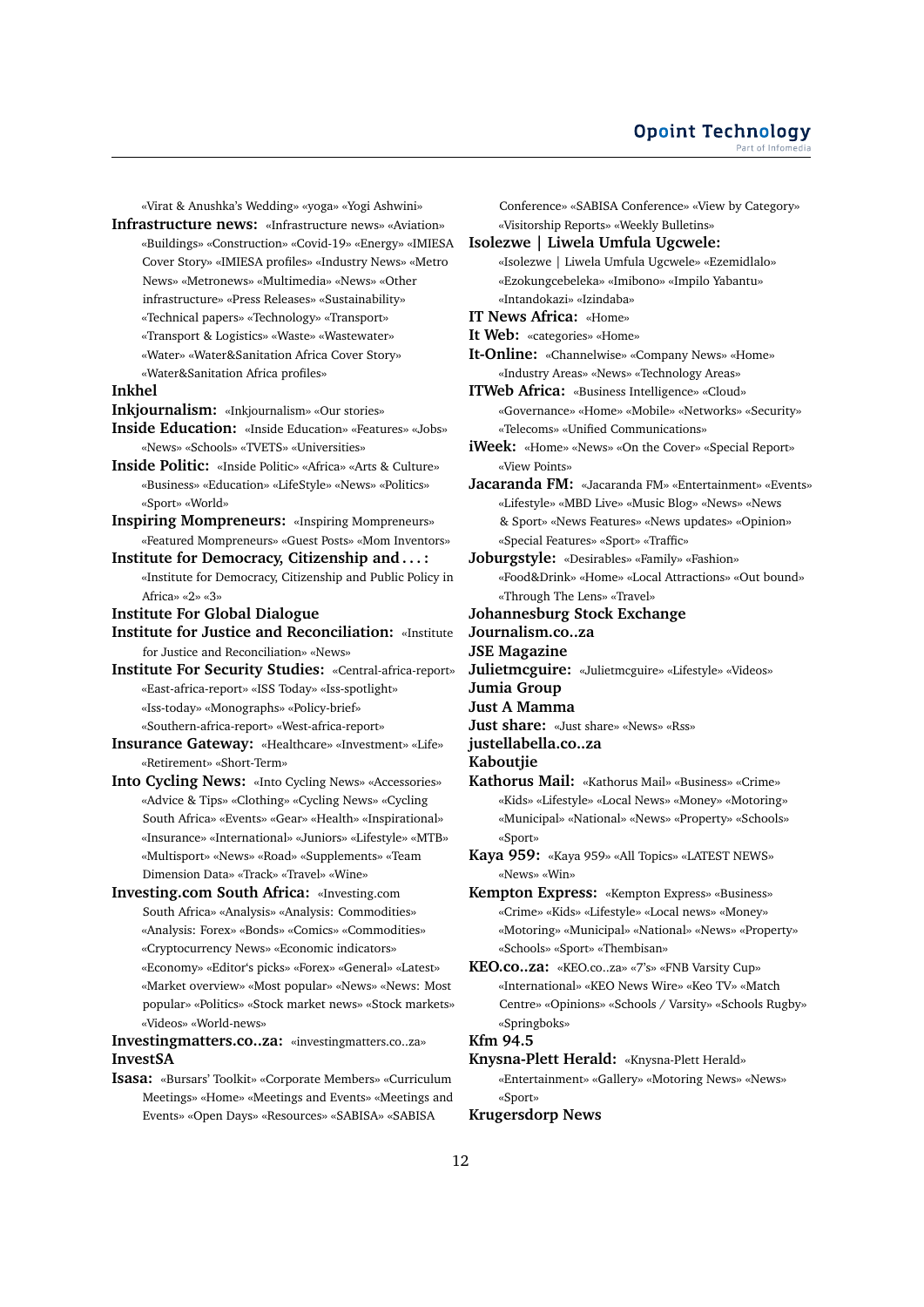### **kweenb**

**KykNET:** «KykNET» «Nuus»

**Kzn Industrial and Business News:** «» «Agriculture» «Automation & control» «Automotive» «Business management» «Chemical» «Chemicals» «Cleaning & shutdown» «Commercial & fleet» «Construction & civils» «Cutting & welding» «Disaster management» «Education & training» «Electrical» «Electronic – instrumentation & control» «Energy – power generation» «Engineering» «Engineering & allied supplies» «Environmental – green industries» «Facilities management» «Finance & investment» «Forestry» «Government & municipal» «Healthcare» «Infrastructure» «Legal» «Manufacturing & processing» «Materials handling» «Metals» «Oil & gas» «Packaging» «Pharmaceuticals» «Processing» «Property & development» «Technology» «Transport & logistics» «Water & waste»

**Lara Magazine:** «Lara Magazine» «News»

- **Latest Entertainment:** «Latest Entertainment»
- «Celebrities» «Lifestyle» «News» «Sport» **Leadership Magazine:** «Business» «Health» «Home» «Press release»
- **Legalbrief:** «A Matter of Justice» «IBA Legalbrief Africa» «Legalbrief Africa» «Legalbrief eLaw» «Legalbrief Environmental» «Legalbrief Forensic» «Legalbrief Today» «Legalbrief Workplace»

**Lenasia Times Group**

- **Letaba Herald:** «Letaba Herald» «Business» «Crime» «Kids» «Lifestyle» «Local news» «Money» «Motoring» «Municipal» «National» «News» «Property» «Schools» «Sport»
- **Lexus Life:** «Lexus Life» «Design» «Drive» «Experiences» «Innovations» «Journeys» «News»
- **LitNet | Die huis met baie wonings:** «LitNet | Die huis met baie wonings» «Akademies & Skole» «Boeke & skrywers» «English» «Leefstyl» «Menings» «Oor LitNet» «Pasgelaai» «Portale» «Skryfwerk»

### **Living Our Sun Shine**

**Logistics News:** «Articles» «Home»

**Longevity:** «Longevity» «Active Travel» «Anti-Aging» «Anti-Aging Health Studies» «Anti-Aging Health Studies» «Beauty Products» «Eat Better» «Eat for Longevity» «Family Health» «Fit & Healthy» «Get Fit» «Guest Posts» «Health Studies» «Healthy Eating» «Healthy Lifestyle» «Live Better» «Live Healthier» «Live Mindfully» «Longevity Editorial» «New Beauty» «News» «Product Reviews» «Promotion & Events» «Psyche and Emotions» «Recipes» «Sex & Love»

# **lorenzioproductions LOTUS FM**

# **Love2learn**

**Lowvelder**

**Luckypony**

**Luxo:** «Home»

- **Luxurysa:** «Home» «Luxury Brand News» «Products»
- **MambaGirl**
- **Manhattanweek.com:** « General News» «African news» «Caribbean news» «EUROPEAN NEWS» «General news» «Health» «Home» «Manhattan news» «Sports»
- **Maritime Review Africa:** «Home»
- **Maritzburg Sun:** «Maritzburg Sun» «Blogs» «Business» «Business» «Crime» «Entertainment» «Featured» «International» «International News» «Letters» «Lifestyle» «Local news» «Local sport» «Municipal» «National» «Offbeat» «Opinion» «School sport» «Schools» «Science» «Sport» «Tech & Web»
- **Maroela Media:** «Maroela Media» «Afrikaans» «Atletiek» «Bekendes» «Boeke» «Debat» «Digitaal» «Doen-dinge» «Flieks» «Gebak» «Gedigte» «Geldsake» «Gholf» «Goeie goed» «Goeie nuus» «Hoofnuus» «Idiome & uitdrukkings» «In diepte» «Interessante woorde» «Krieket» «Meningsvormers» «Motornuus» «Musiek» «Nuus» «Nuuskommentaar» «Ouerskap» «Podsendings» «Radio» «Radiodramas» «Reis» «Resepte» «Rubrieke» «Rugby» «Ruimte» «SA nuus» «Só sê die lesers» «Sport» «Stiltetyd» «Taalgebruik» «Teater» «Tegnologie» «Televisie» «Vermaak» «Vreemd» «Wêreldnuus»

# **Mascaraandmimosas**

**Media Update:** «Home» «Marketing» «Media» «Publicity» «Social»

- **Mediacom:** «Mediacom» «News»
- **Mediawire**

**Mediaxpose.co..za**

- **Medical Academic:** «Medical Academic» «Allergies» «Cardiology» «Dermatology» «Diabetes» «Endocrinology» «News»
- **Medical Brief Africa's Medical News Digest:** «Africa's Medical News Digest» «Africa's Medical News Digest – Addiction» «Africa's Medical News Digest – Focus» «Africa's Medical News Digest – News» «Africa's Medical News Digest – People» «Africa's Medical News Digest – Research Africa» «Africa's Medical News Digest – Talking Points»
- **Memeburn:** «Advertising & Marketing» «Apple» «Blogs» «Design» «Ecommerce» «Emerging Markets» «Entrepreneurship» «Facebook» «Future» «Future Trends» «Geek Culture» «General Tech» «Google» «Home» «Humour» «Infographic» «Innovation» «Interviews» «IPad» «LinkedIn» «Media 2.0» «Memes» «Microsoft» «Mobile» «Motorburn» «Mxit» «News» «Newspapers»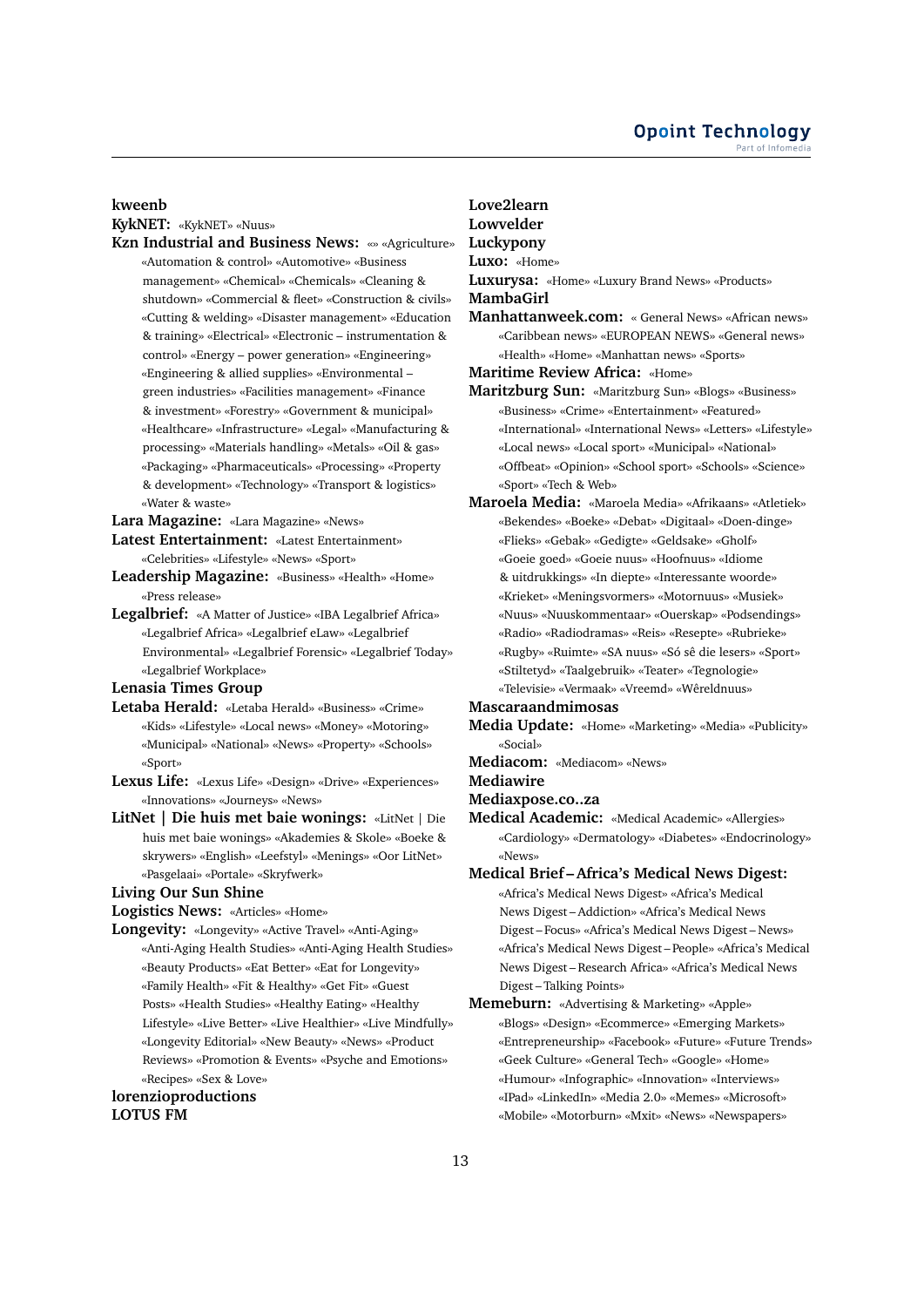«Online journalism» «Online media» «Open Source» «SEO» «Social media» «Social networking» «Startup News» «Startups» «Tencent» «Twitter» «Usability» «Viral videos» «Web development» «WordPress» «YouTube»

**Men's Health :** «Food & Nutrition» «Gear & Tech» «Home» «Life» «MH Drive» «NUTRITION» «Recipes» «STYLE» «Style» «Workouts»

**Mens Clinic International:** «Home» «News & FAQ» **MenStuff:** «MenStuff» «Around the Web» «Featured»

«Gadgets» «Games» «Gear» «Lifestyle» «Movies» «Sport» **Metalworking News:** «Metalworking News» «News»

**Middelburg Observer:** «Middelburg Observer» «Business» «Crime» «Kids» «Lifestyle» «Local news» «Money» «Motoring» «Municipal» «National» «News» «Property» «Schools» «Sport»

**Midrand Reporter:** «Midrand Reporter» «Business» «Crime» «Kids» «Lifestyle» «Local news» «Money» «Motoring» «Municipal» «National» «News» «Property» «Schools» «Sport»

**Mining Decisions:** «Mining Decisions» «Infrastructure» «Sustainability» «Technology»

**MiningMX.com:** «Frontpage» «News» «News: Base Metals» «News: Diamonds» «News: Energy» «News: Ferrous Metals» «News: Gold» «News: Markets» «News: Off The Wires» «News: Platinum» «Opinion» «Opinion: Columnists» «Opinion: Metal Heads» «Special Reports: Mining Indaba» «Special Reports: Mining Yearbook» «Top Story»

- **Miningne:** «Miningne» «Event News» «Events» «Investments & Finance» «Mining Indaba» «News» «Profile» «Projects»
- **Miningreview:** «Miningreview» «Articles» «Base Metals» «Battery metals» «Business and policy» «Central Africa» «Coal» «Conference Papers» «Diamonds & Gemstones» «East Africa» «Energy» «Environment» «Event Listings» «Event News» «Events» «Exploration» «Gold» «Health and safety» «Industry Insight» «Infrastructure» «International» «Interviews» «Investment» «Issues» «Jobs» «Magazine» «Multimedia» «News» «North Africa» «Partners» «Platinum Group Metals» «Press Releases» «Reports» «Southern Africa» «Speciality Minerals» «Tenders» «Uranium» «Webinars» «West Africa»
- **Miningweekly.com:** «Breaking News» «Home» «Latest News» «World news – Africa» «World news – Asia» «World news – Australasia» «World news – Europe» «World news – North America» «World news – South America»

**Mischief Managed**

**Miss Moss**

**Modern Marketing:** «Modern Marketing» «News» **MomAgain@40**

**Mombabbles:** «Mombabbles» «Parent money tips» «Parent news»

### **Mommalicious.org Momoftwolittlegirls**

**Money Web:** «Africa» «Budget 2015» «Columnists» «Commodities» «Companies and Deals» «Economy» «Equities» «Financial planning» «Grindstone» «Home» «In Depth» «International» «Investigations» «Investing» «Mineweb» «Mymoney» «Offshore investing» «Opinion» «Personal Finance» «Property» «Soapbox» «South Africa» «Tax» «Tech» «Unit Trusts»

### **Monsters Ed**

**Montage Africa:** «Montage Africa» «News Africa»

**Mossel Bay Advertiser:** «Mossel Bay Advertiser» «Agriculture» «Athletics» «Business» «Cricket» «Entertainment» «Features» «Football» «General» «Golf» «International» «Latest Sport» «LifeStyle» «Load Shedding» «National» «News» «Other» «Politics» «Property» «Rugby» «Sport» «Tennis» «Travel» «What's On»

**Motorsport South Africa:** «Home» «News»

- **Motus.cars:** «Motus.cars»
- **Mpumalanga News:** «Mpumalanga News» «Advertorial» «Crime» «Entertainment» «Featured» «Galleries» «International» «Lifestyle» «Local news» «Local sport» «Municipal» «National» «Opinion» «Schools» «Sport»

**Mr Doveton:** «News» «Style»

- **MSN South Africa:** «MSN South Africa» «Africa» «Cars» «Coronavirus» «Editor's Picks» «Entertainment» «Food & Drink» «Health & Fitness» «Lifestyle» «Money» «Movies» «Music» «National» «News» «Sport» «Travel» «TV» «World»
- **Music In Africa:** «Music In Africa» «Artists»
- **My Cape Town**
- **My Durban:** «My Durban» «Blogs»
- **My Pe:** «My Pe» «News»
- **My Port Elizabeth**

**My PR**

- **My Press Office**
- **My Pressportal:** «My Pressportal» «Advertising & Marketing» «Business & Economy» «Energy & Environment» «Fashion & Lifestyle» «Health & Medicine» «Industry & Real Estate» «IT, New Media & Software» «Leisure & Entertainment» «Logistics & Transport» «Sport» «Telecommunications» «Tourism, Cars, Traffic»

# **My Spreadsheet Brain**

# **My ZA**

**MyBroadband:** «ADSL» «Broadband» «Business Tech» «Cellular» «Company News» «Company News: Business» «Company News: General» «Company News: Hardware»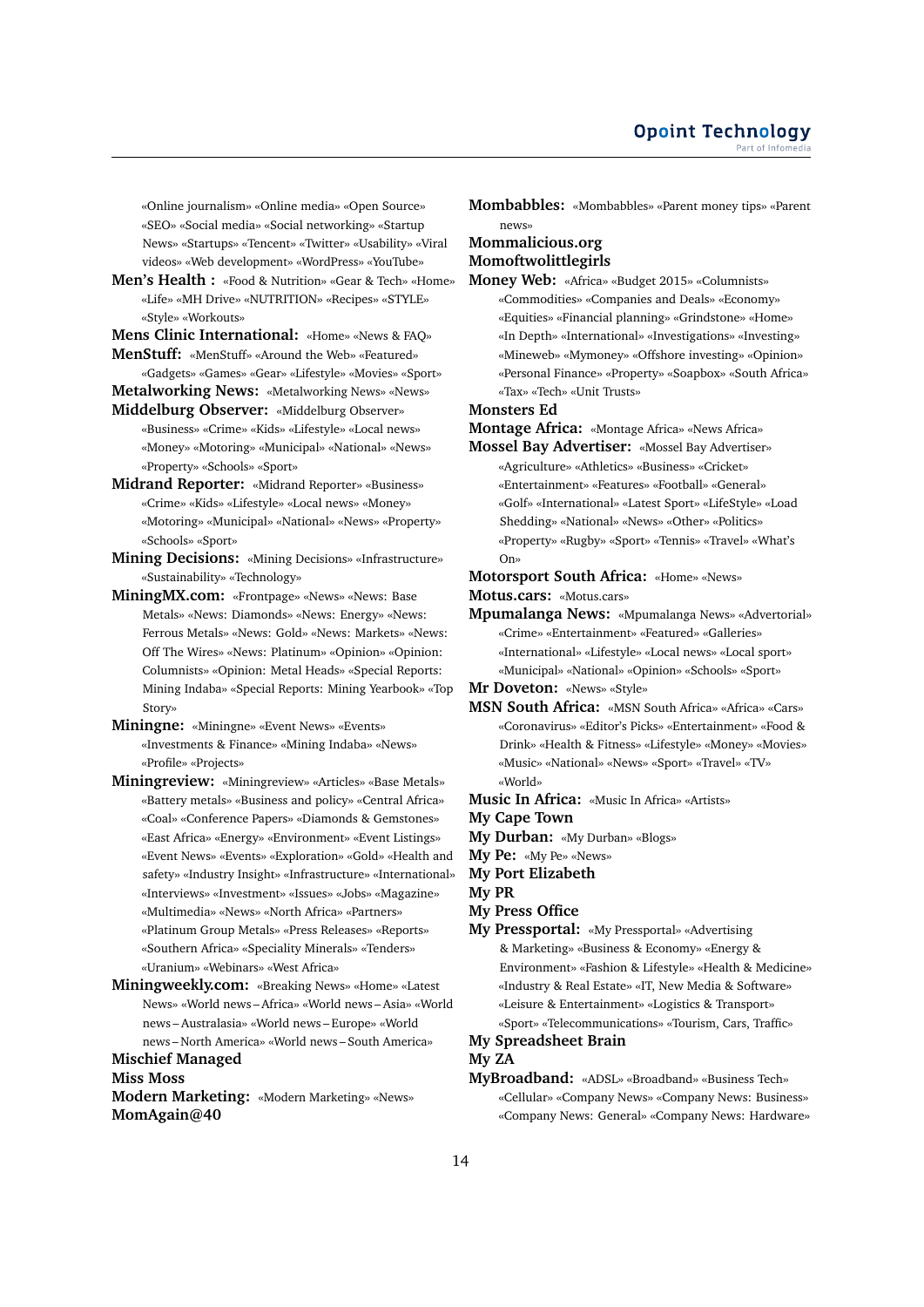«Company News: Software» «Company News: Telecoms» «Gadgets» «Gaming» «Hardware» «Internet» «Reviews» «Software» «Tech News» «Telecoms» «Wireless»

# **MyGaming**

**Mzanzi Travel:** «Mzanzi Travel» «Feature Article»

**Nag Online:** «Nag Online» «ENTERTAINMENT» «ETC» «GAMES» «News» «REVIEWS» «TECHWARE»

**Nalibali:** «Blog» «News»

**National Employers Association Of South Africa** «National Employers Association Of South Africa» «Gerhard Papenfus' Blog» «MEIBC» «Newsletters» «Opinion Pieces» «Press Releases» «Videos & Podcasts»

**Nelson Mandela School of Public Governance:** «Nelson Mandela School of Public Governance» «News»

**Neofundi:** « Blogs neofundi» «Blog» «Home»

**Net 1 Ueps Technologies:** «Home» «Press Releases»

**Netwerk24:** «Aktueel» «Atletiek» «Beleef» «Boeke» «Buitelewe» «Dagboek» «Die burger» «Eiendomme» «Ekonomie» «Energie» «Entrepreneurs» «Flieks» «Geldsake» «Gesondheid» «Gesondheid» «Gholf» «Hof en misdaad» «IKT» «Jip» «Kommentaar» «Koop» «Krieket» «Kuns» «Landbou» «Leef» «Lesers Sê» «Maatskappye» «Meer Sport» «Menings» «Menings» «Motors» «Musiek» «Mynbou» «Naweek» «Nuus» «O Wêreld!» «Omgewing» «Ondersoeke» «Onderwys» «Ontspan» «Politiek» «Rapport» «Reis» «Rugby» «Sake» «Sake» «Sarie» «Seks» «Sielsgoed» «Skole» «Sokker» «Sport» «Sport» «Spotprente» «Stemme» «Tuine» «Tuis» «TV» «Vermaak» «Wêreld» «Weekliks» «Wetenskap»

**New Frame:** «New Frame» «Culture» «Editorial and Analysis» «Features» «News» «Podcasts» «Sport»

**News 365:** «News 365» «Accidents» «Business» «Covid 19» «Entertainment» «Fashion» «Fitness» «Health» «Lifestyle» «Motoring» «S A News» «Sports News» «Travel» «World» «Zimbabwe»

**News24:** «News24» « Beauty» « Bride» « Celebrity» « Exclusive» « Fashion» « Fashion» « Love» « Style» « Truelove» « W24» « Wellness» «Africa» «Africa» «Arts24» «Budget» «Centres » «Columnists» «Companies» «Companies» «Cricket» «Diet and nutrition» «Economy» «Economy» «Entertainment» «Fin24» «Golf» «Heath 24» «Lifestyle» «Lifestyle» «Markets» «Money» «News» «Opinion» «Opinion» «Opinion» «Opinions» «Rugby» «Science & Technology» «South Africa» «Sport» «Sport» «Tennis» «Tokyo Olympics» «World» «World» «You»

### **News24**

# **newsdome.co..za**

# **Nomad Africa**

**North Coast Courier:** «North Coast Courier» «Business» «Crime» «Kids» «Lifestyle» «Local news» «Money»

«Motoring» «Municipal» «National» «News» «Property» «Rugby World Cup» «Sport» «Travel»

**North West Newspapers:** «Herald Bonus»

- **Northcliff Melville Times:** «Northcliff Melville Times» «Business» «Crime» «Kids» «Lifestyle» «Local news» «Money» «Motoring» «Municipal» «National» «News» «Property» «Schools» «Sport» «Travel»
- **Northcoastrisingsun:** «Northcoastrisingsun» «Business» «Crime» «Entertainment» «Entertainment» «Homes» «Kids» «Lifestyle» «Local news» «Local News» «Local sport» «Motoring» «Municipal» «News» «Rugby World Cup» «School sport» «Schools» «Sport» «Top stories» «Travel»

**Northern KZN Courier:** «Northern KZN Courier» «Crime» «Entertainment» «Featured» «International» «Lifestyle» «Local news» «Local sport» «Municipal» «National» «News» «School sport» «Schools» «Sport»

- **Northern natal news:** «Northern natal news» «Business» «Crime» «Editor's choice» «Entertainment» «Kids» «Lifestyle» «Local news» «Local sport» «Motoring» «Municipal» «News» «News Room» «Rugby World Cup» «School sport» «Schools» «Sport» «Top stories»
- **Northglen News:** «Northglen News» «Blogs» «Business» «Competitions» «Crime» «Entertainment» «Featured» «International» «International News» «Lifestyle» «Local news» «Local sport» «Municipal» «News» «Offbeat» «School sport» «Schools» «Science» «Sport» «Tech & Web»

**Nubianbride:** «Nubianbride» «Idea-news-entry» **NxtGovtjobs:** «NxtGovtjobs» «Latest Learnership» **O-Blog-Dee-O-Blog-Da**

**OFM.co..za:** «OFM.co..za» «Africa News» «Agri Fokus» «Agriculture» «Business News» «Cricket» «Golf» «Human Interest» «Local News» «National» «News» «News» «News Talk» «Notices / Reports» «Off-Beat-News» «Other News» «Please Note» «Podcasts» «Press Office» «Rugby» «Soccer» «Special Reports» «Tennis» «The Locker Room» «World News»

**Old Mutual:** «Home»

**One Small Seed:** «One Small Seed» «Architecture» «Art» «Book Reviews» «Categories» «Culture & Lifestyle» «Design» «Editor's Pick» «Event Reviews» «Events» «Fashion» «Features» «Film Reviews» «Gallery» «Interviews» «Music» «Music Reviews» «One small seed» «Photography» «Profiles» «Reviews» «Videos»

# **Ornico Media Monitoring**

**Oudtshoorn Courant:** «Oudtshoorn Courant» «Agriculture» «Athletics» «Blogs» «Business» «Cricket» «Entertainment» «Entertainment News» «Features» «Football» «General» «Golf» «International» «Latest Sport»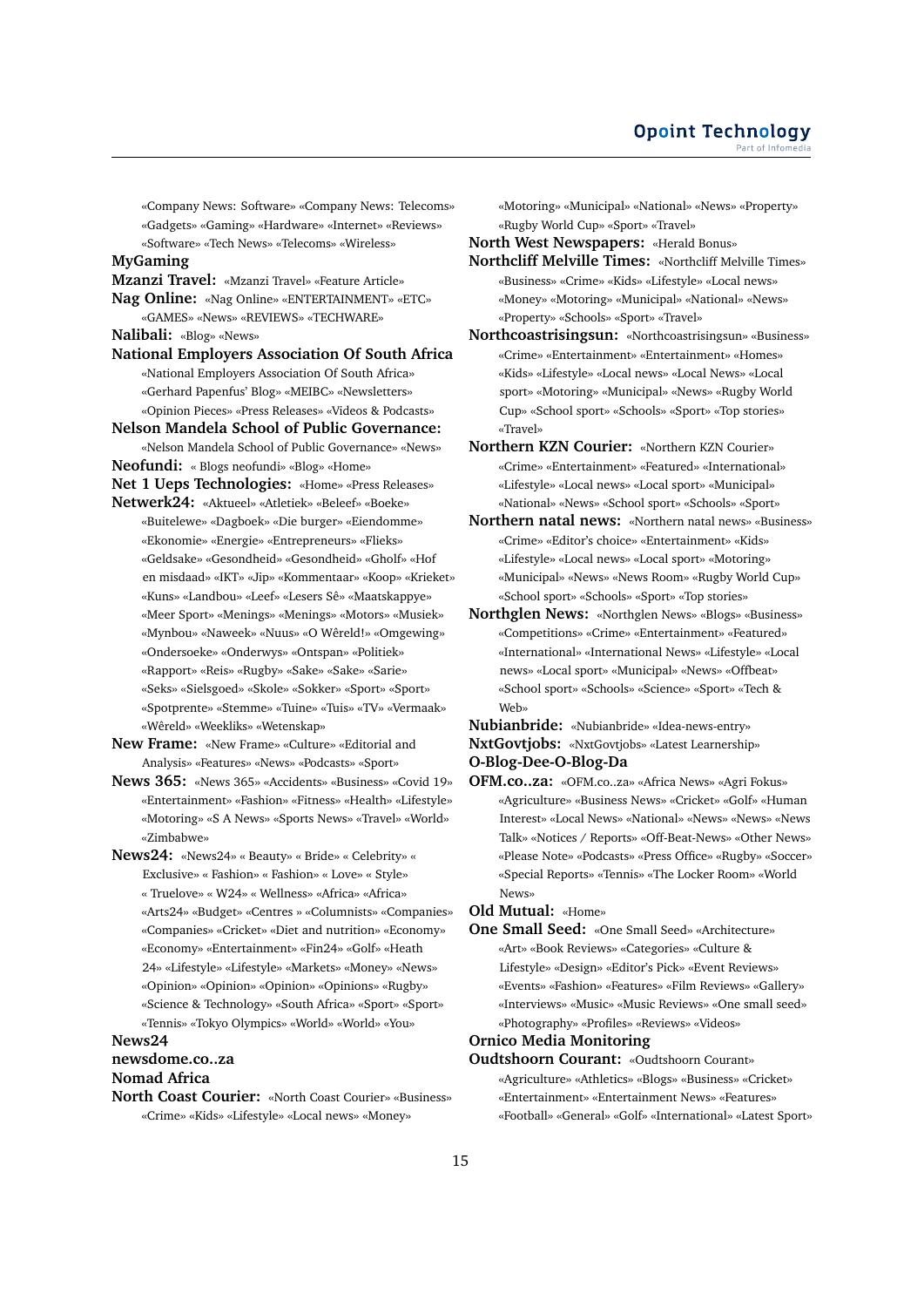### **Opoint Technology** Part of Infomed

«LifeStyle» «Load Shedding» «National» «News» «Other» «Politics» «Property» «Rugby» «Sport» «Tennis» «Top Stories» «Travel»

- **Packaging And Print Media:** «Packaging And Print Media» «Articles» «Back Issues» «Magazines»
- **Pactworld.org:** «Pactworld.org» «features» «library» «our-stories»
- **Pan African Resources:** «Home» «Pan African in the News»
- **Parliamentary Monitoring Group:** «Parliamentary Monitoring Group» « Blog»
- **Parys Gazette:** «Parys Gazette» «Business» «Kids» «Lifestyle» «Local News» «Money» «Motoring» «National» «National News» «News» «Property» «Sport» «Sports News» «Travel»
- **Pieces of Zee:** «Beauty» «Beauty News»
- **Pirates team up with LG:** «Pirates team up with LG» «Cricket» «Golf» «News» «Olympics» «Rugby» «Soccer»
- **Plainsman:** «Plainsman» «Entertainment» «News» «Sport»
- **Plastixportal.co..za:** «Plastixportal.co..za» «Industry Trends News» «Materials News» «News» «Packaging News» «Recycling News» «Research News» «Tooling News» «Training News»
- **Platinum Bushvelder:** «» «Article archives»
- **Platinum Weekly:** «Platinum Weekly» «Crime & Accidents News» «Headline News» «Mining & Industry News» «Social & Community News» «Sport & School News»
- **Political Analysis South Africa:** «Political Analysis South Africa» «Entertainment» «News» «Opinion» «Politics»
- **Politicsweb:** «Afriforum» «Anc» «Cosatu» «Eff» «Guptas» «Home» «Hsf» «Irr» «Iservice» «Maimane» «Malema» «Ndz» «News & analysis» «Politics» «Ramaphosa» «Sacp» «TIMOL» «Zille» «Zuma»
- **Polity.org..za:** «Polity.org..za» «African News» «All News» «Covid-19 News» «International News» «South African News»
- **Popular Mechanics:** «Popular Mechanics» «Blogs» «Home how to» «Outside» «PM Tested» «Science» «Stuff» «Tech» «Wheels»
- **Power 987:** «Power 987» «Business» «Featured» «Lifestyle» «News»
- **Pregnant in Cape Town**
- **Prestige Digital:** «Automotive» «Design» «Fashion» «Food and Drink» «Home» «Jewellery» «Lifestyle» «News» «Travel» «Video»
- **Pretoria FM:** «Pretoria FM» «7 voor 7» «Allerlei» «Bybelse Argeologie» «Ek Wil Weet» «Fokus» «Internasionale Nuus» «Klankkoerant» «Lusmakertjies» «Maak my U

weë bekend» «Middag met MD» «Nuus» «Nuusberigte» «Nuuskommentaar» «Oggendkuier» «Oordenkings» «Sakekern» «Sondagerediens» «Vroegoggend Uit Die Woord» «Webgrepe»

**Pretoria North Rekord:** «Business» «Crime» «Entertainment» «Lifestyle» «Local news» «Local sport» «Municipal» «News» «News Room» «Sport» «Travel»

### **Pretty Please Charlie**

**Privateedition.co..za:** «Privateedition.co..za» «Art-collectables» «Fashion-beauty» «Leisure-lifestyle» «Motoring» «Travel» «Watches-jewellery»

- **Property 360:** «iolproperty.co..za»
- **Property Wheel:** «Property Wheel» «Advice & Opinion» «Areas & Places» «Awards» «Events» «Events In Pictures» «Featured People» «Funds» «Interview» «News» «Property People» «Research» «Study and Training» «Uncategorized» «Who's Who»
- **Property24:** «Property24» «More Property Advice» «More Property News»
- **Radio 2000**
- **Radio Islam:** «Radio Islam» «Africa» «Community» «Lifestyle» «News» «Opinion» «Political» «Religious» «Social» «South Africa» «Ummah» «World»
- **Railways Africa:** «Latest News» «News: International» «Safety & Security»
- **Randburg Sun:** «Randburg Sun» «Advertorial» «Crime» «Entertainment» «Featured» «Lifestyle» «Local news» «Motoring» «Municipal» «Opinion» «Schools» «Sport»
- **Randfontein Herald:** «Randfontein Herald» «Blogs» «Community» «Crime» «Entertainment» «Featured» «Galleries» «International» «Letters» «Lifestyle» «Local news» «Local sport» «Motoring» «Municipal» «National» «News» «News» «Opinion» «School sport» «Schools» «Schools» «Sport» «Sport»
- **Rattle and Mum:** «Home»

### **Real Life Mum**

**Reflections Magazine:** «Reflections Magazine» «Antiques» «Art» «Fashion» «Food & Drink» «Gardening» «Out & About» «People & Places»

# **Reframed**

**Remarried Mom in the City**

- **Research Channel:** «Research Channel» «News» «Projects»
- **Retail Brief Africa:** «Retail Brief Africa» «Baby» «Baking» «Beverages» «Breakfast» «Building Materials» «Butchery» «Canned Foods» «Cement» «Dairy» «DIY» «Electric Tools and Accessories» «Fasteners and Fixings» «Frozen Foods» «Fuel and Convenience Retailing» «Garden» «General Hardware» «Grains» «Groceries» «Hand Tools» «Home Care» «Home Meal Replacement» «Lighting and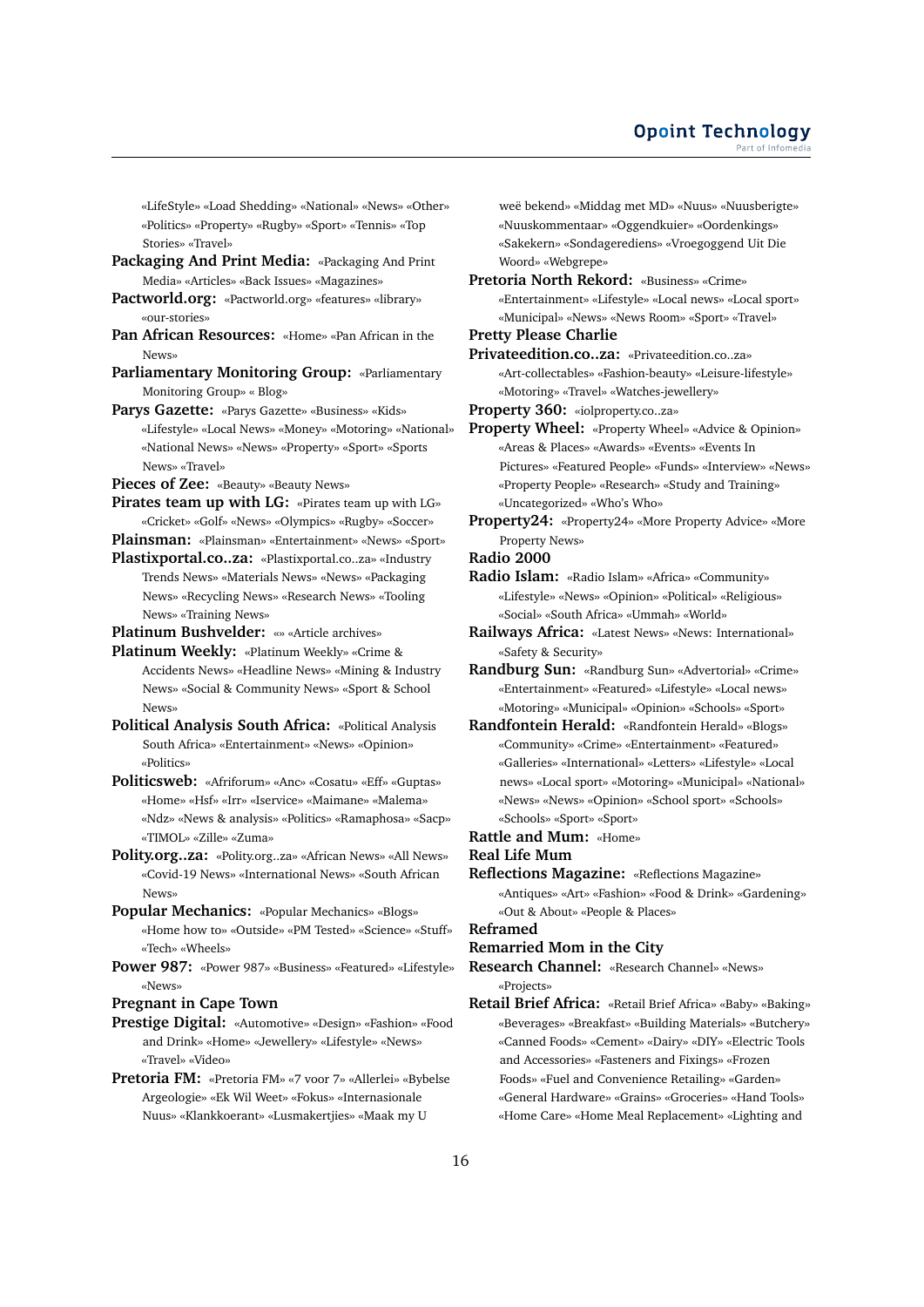Electrical» «Liquor» «Liquor» «Logistics» «Milling and Maize» «Outdoor» «Personal Care» «Retail Management» «Retail Pharmacy» «Snack and Confectionery» «Spirits» «Wine»

**Retailing Africa :** «Retailing Africa» «Branding» «Companies» «Innovation» «People» «Trends»

**Review Online:** «Review Online» «Business» «Kids» «Lifestyle» «Local news» «Local sport» «Money» «Motoring» «National» «News» «Property» «Rugby World Cup» «Schools» «Sport» «Travel»

- **Ridge Times:** «Ridge Times» «Advertorial» «Crime» «Entertainment» «Featured» «Galleries» «Holiday» «International» «Lifestyle» «Local news» «Motoring» «Municipal» «National» «Opinion» «Sasol» «Schools» «Sport» «Videos»
- **Rights Africa:** «Rights Africa» «Arts» «Commentary» «Health» «People»
- **Rising Sun Chatsworth:** «Advertorial» «Crime» «Entertainment» «Featured» «Galleries» «International» «Lifestyle» «Local news» «Local sport» «Motoring» «Municipal» «National» «Opinion» «School sport» «Schools» «Sport» «Videos»
- **Rising Sun Lenasia:** «Rising Sun Lenasia» «Crime News» «Kids» «Lifestyle» «Local News» «Local Sports» «Money» «Motoring» «Municipality News» «National» «News» «Property» «Rugby» «School News» «School Sport» «Sports News» «Travel»
- **Rising Sun Mid South Coast:** «Rising Sun Mid South Coast» «Business» «Crime» «Kids» «Lifestyle» «Local news» «Money» «Motoring» «Municipal» «National» «News» «Property» «Schools» «Sport»
- **Rising Sun Overport:** «Rising Sun Overport» «Blogs» «Community» «Crime» «Entertainment» «Featured» «Galleries» «International» «Letters» «Lifestyle» «Local news» «Local sport» «Motoring» «Municipal» «National» «News» «News» «Opinion» «School sport» «Schools» «Schools» «Sport» «Sports»

### **Riskza**

**Road Ahead:** «Road Ahead» «Logistics» «Media Release» **Roodepoort Record:** «Roodepoort Record» «Blogs»

«Business» «Crime» «Entertainment» «Featured» «International» «Latest Sport» «Lifestyle» «Local news» «Municipal» «National» «News» «Offbeat» «School sport» «Schools» «Science» «Sport» «Tech & Web»

**Rooirose:** «Rooirose» «Artikels»

### **Rose and Thorns**

**Rosebank Killarney Gazette:** «Rosebank Killarney Gazette» «Business» «Crime» «Kids» «Lifestyle» «Local news» «Money» «Motoring» «Municipal» «National» «News» «Property» «Schools» «Sport» «Travel»

**Rsg :** «Rsg» «Fliekrubriek» «meer resepte»

**RuBe's Closet**

**Rugby News:** «RSS»

- **Rugby365:** «Australia» «Home» «News» «News sa schools» «Second phase» «Top 20»
- **Runner's World:** «Runner's World» «GEAR» «HEALTH & INJURIES» «TRAIL» «TRAINING»
- **S A Cricket:** «S A Cricket» «Features» «Proteas Men» «Proteas Women»
- **S A Labour News**
- **S A People:** «S A People» «Business» «Covid-19 News Updates for South Africa» «Eish!» «Fab!» «News» «South African Expats» «Sport» «Travel» «Wildlife»
- **SA & Beyond:** «SA & Beyond» «News»
- **SA Construction News**
- **SA Decor & Design:** «SA Decor & Design» «Marcia Loves It» «News»
- **SA Flyer:** «SA Flyer» «Aircraft» «Airlines» «Articles» «Aviation economics» «Chit Chat» «Civil Aviation» «Defence» «General Aviation» «Helicopters» «News» «Recreational & Sport aviation» «Regulation» «Training»
- **SA GAMER**
- **SA Golf Trader**
- **SA Good News:** «Blog»
- **Sa Graan/Grain:** «Sa Graan/Grain» «News & Events»
- **SA Hip Hop Mag:** «SA Hip Hop Mag» «Editorials» «Interviews» «Lists» «Music» «News»
- **SA Instrumentation & Control:** «SA Instrumentation & Control» «Analytical Instrumentation» «Batch Manufacturing» «Control Systems Design» «Data Acquisition & Telemetry» «Electrical Power & Protection» «Enclosures, Cabling & Connectors» «Environmental Control & Monitoring» «Fieldbus & Industrial Networking» «Flow Measurement & Control» «Industrial Computer Hardware» «IS & Ex» «IT in Manufacturing» «Level Measurement & Control» «Maintenance, Test & Measurement, Calibration» «Mass Measurement» «Motion Control & Drives» «News» «Operator Interfaces» «PLCs, DCSs, & Controllers» «Pneumatics & Hydraulics» «Pressure Measurement & Control» «SAIMC» «Sensors & Transducers» «Software – SCADA/MES» «Switches & Relays» «System Integration» «Temperature Measurement» «Training & Education» «Valves, Actuators & Pump Control»
- **SA News:** «Features» «Home» «Multimedia» «News» «Special features»
- **SA Plastics Composites & Rubber**

# **SA Shares**

**SA Treads:** «SA Treads» «INTERNATIONAL» «SOUTHERN AFRICA» «Southern Africa» «THE EDITORS BLOG»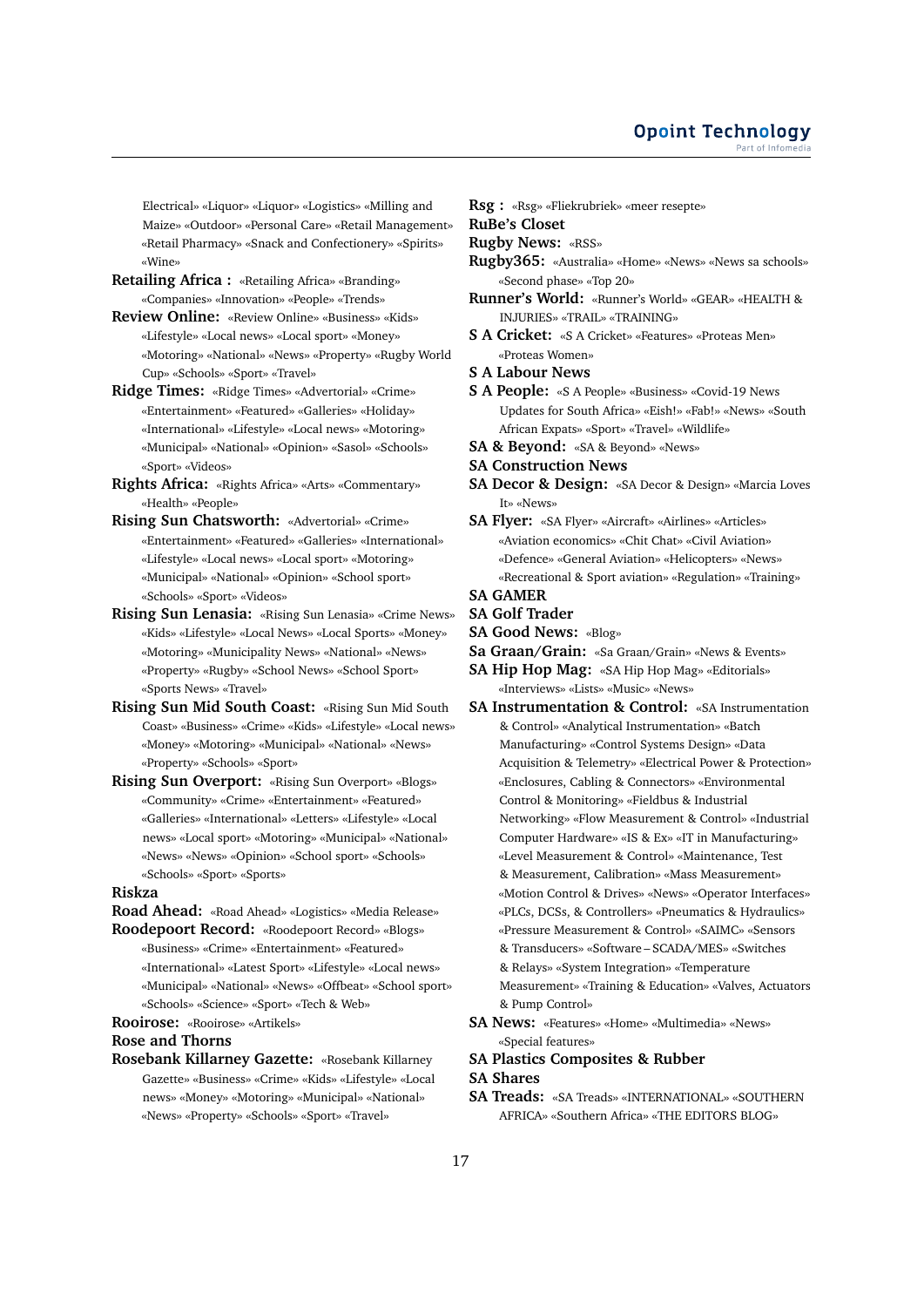«Wheels»

**sa4x4.co..za:** «sa4x4.co..za» «44 Adventures» «44 Trails» «Bush Craft» «Product reviews» «Reader Travel» «Regulars – SA4x4 Columns» «SA4x4 tours» «Shop talk» «Technical» «Technical – Reviews & tests» «The wild guide» «Trail savvy» «Travel – Adventure & Trails» «Vehicles – Drives, tests & rigs»

**SABC:** «Frontpage»

**Sabc News:** «Sabc News» «Africa» «Business» «Lifestyle» «Politics» «Sci-tech» «South Africa» «World»

**Sabic**

**Sachronicle:** «Sachronicle» «Home»

**SAfm:** «SAfm» «News»

**Sahrc.org..za:** «sinaAds»

**SAIIA**

- **Sail Leisure:** «Sail Leisure» «Editor's Picks» «Heroes» «Leisure» «News» «Podcasts» «Sail»
- **Samcodes:** «Samcodes» «News»
- **Sandton Chronicle:** «Sandton Chronicle» «Advertorial» «Crime» «Entertainment» «Events» «Featured» «International» «Lifestyle» «Local news» «Motoring» «Municipal» «National» «Opinion» «Schools» «Sport»

**Screen Africa:** «3D Technology» «Africa»

- «Animation & Graphics» «Audio & Accessories» «› Festivals – Awards – Events» «Broadband & IT» «Business-Policy-Legislation» «Cameras & Accessories» «Commercials» «Displays & Monitors» «Editors Comments» «Film» «Film, TV & Video Production» «Home» «Latest News» «Lighting Equipment» «New Media» «Outside Broadcast Technology» «Post- Production Equipment» «Radio» «Satellite & Transmission Tech» «Storage & Asset Management» «Television-TV» «Tracking Technology» «Training & Courses»
- **Secure Living:** «Secure Living» «▶ Access Control & Identity Management» « Agriculture» « Asset Management, EAS, RFID» «> Associations» «> CCTV, Surveillance & Remote Monitoring» «▶ Commercial» « $\blacktriangleright$  Cyber Security» « $\blacktriangleright$  Editor's Choice» « $\blacktriangleright$  Education» « $\blacktriangleright$  Entertainment and Hospitality» « $\blacktriangleright$  Financial» « $\blacktriangleright$ Fire & Safety» «▶ Government and Parastatal» «▶ Healthcare» «▶ Industrial» «▶ Integrated Solutions» «**>** IT infrastructure» «**>** News» «**>** Perimeter Security, Alarms & Intruder Detection» «▶ Products» «▶ Security Services & Risk Management» «▶ Smart Home Automation» «▶ Training & Education»

**Senwes:** «Senwes» «Press release»

### **Seychelles Broadcasting Corporation**

**Sharenet:** «Business News» «Home» «LATEST VIEWS ARTICLES» «NEWS»

**Shelf Life:** «Shelf Life» «Magazine»

- **Shout-Africa:** «Shout-Africa» «Business» «Business» «Culture» «Entertainment» «Entertainment» «Events» «Fashion» «Jobs» «Letters» «Lifestyle» «News» «News» «Politics» «Politics» «Sports» «Sports» «Travel»
- **Signature Mag:** «Signature Mag» «Bright spark» «Business» «Golf» «Motoring» «Property» «Style» «Travel» «Well-Being» «Wine & Dine»
- **Skills Portal:** «Education» «Home» «Human Resources» «Skills Development» «Training»

**Soccer Laduma:** «Soccer Laduma» «Bundesliga» «International» «International News» «Local» «Local News» «Messi / Ronaldo / Neymar Watch» «SA Players Abroad» «Siyagobhoza»

**Social TV:** «Social TV» «Education and Training» «Health And Welfare» «Sports And Art»

**South Africa Finance News:** «South Africa Finance News» «Markets» «News» «Property» «Technology»

- **South Africa Government Online:** «Home» «Newsroom»
- **South Africa Herald:** «South Africa Herald» «Chemicals» «Education and Training» «Electronics and Semiconductors» «Government» «Media and Entertainment» «Professional Services»
- **South Africa News:** «southafricanews.net»
- **South Africa Police Service:** «South Africa Police Service» «More news»
- **South Africa Rich and Famous:** «South Africa Rich and Famous» «Entertainment» «Lifestyle» «Music» «Popular» «Women»
- **South Africa Tourism:** «South Africa Tourism» «Travel News»
- **South African Institute of Professional . . .**
- **South African Institute of Race Relations**

**South African Lifestyle Blogger**

**South African Mom Blogs:** «Home»

**South African Reserve Bank**

- **South Coast Herald:** «South Coast Herald» «Blogs» «Business» «Crime» «Entertainment» «Events» «Featured» «Home» «International» «International News» «Lifestyle» «Local news» «Local sport» «Municipal» «National» «News» «Offbeat» «Opinion» «School sport» «Schools» «Science» «Sport» «Tech & Web»
- **South Coast Sun:** «South Coast Sun» «Business» «Crime» «Entertainment» «Kids» «Lifestyle» «Local news» «Money» «Motoring» «Motoring» «Municipal» «National» «News» «Property» «Schools» «Sport»
- **SouthAfrica HeavyQuip Magazine:** «Attachments» «Brand Index» «Compact Equipment» «Companies»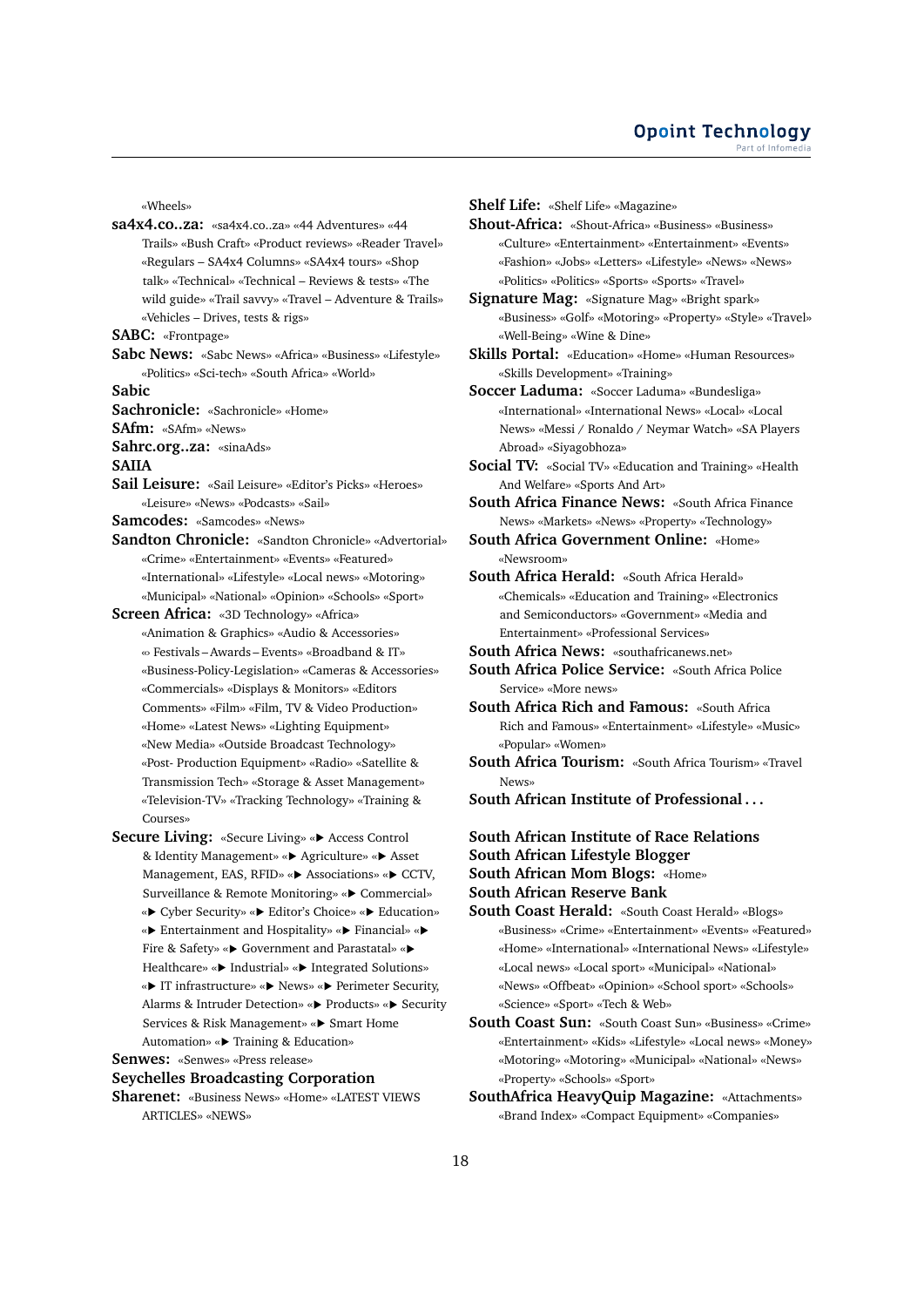«Construction» «Cutters and shredders» «Demolition» «Earthmoving» «Economics» «Electrification» «Farming» «Gardening» «Harvesting» «Infrastructures in Africa» «Innovative Products» «Job Stories» «Lifting» «Loaders» «Materials» «Mining» «Rental» «Roads» «Seeding» «Sprayers» «Surface mining» «Technology» «Tractors» «Trucks»

- **Southern Courier:** «Southern Courier» «Business» «Crime» «Kids» «Lifestyle» «Local News» «Local sport» «Money» «Motoring» «Municipal» «National» «News» «Property» «Rugby World Cup» «School sport» «Schools» «Sport»
- **Southern Suburbs Tatler:** «Southern Suburbs Tatler» «Entertainment» «News» «Sport»
- **Southlands Sun:** «Southlands Sun» «Advertorial» «Blogs» «Business» «Community» «Competitions» «Crime» «Entertainment» «Events» «Featured» «Features» «features\_desktop» «Galleries» «Gary Player» «International» «International News» «Letters» «Lifestyle» «Local news» «Local sport» «Motoring» «Municipal» «National» «News» «Offbeat» «Opinion» «School sport» «Schools» «Schools» «Science» «Sport» «Sports» «Tech & Web»
- **Sowetan:** «Business» «Entertainment» «Good Life» «Home» «News» «Opinion» «S Mag» «Sport»

**Soweto Urban:** «Soweto Urban» «Local News»

**Spice4life:** «Spice4life» «Champions Of Change» «Food & Wine» «Healthy Living» «Lets Talk Business» «Life @ Home» «Life Stories» «Live Your Best Life» «Love» «Our Story» «Out & About» «Proudly African» «The Look» «Win»

# **Spirited Mama**

**Sport Industry Awards:** «Where sport meets business»

- **Sporting Post:** «Sporting Post» «Auctions» «Awards» «International» «International» «Leadership» «News» «News» «Official» «Opinion» «Opinion» «Previews»
- **Springs Advertiser:** «Springs Advertiser» «Business» «Crime» «Kids» «Kids» «Lifestyle» «Local news» «Money» «Motoring» «Municipal» «National» «News» «Property» «Schools»

**Standerton Advertiser:** «Standerton Advertiser» «Business» «Crime» «Crime» «Entertainment» «Featured» «Features» «Holiday» «International» «International News» «Lifestyle» «Lifestyle» «Local Crime» «Local Municipal» «Local news» «Local News» «Local Schoool» «Local sport» «Local sport» «Motoring» «Municipal» «National» «News» «Offbeat» «School sport» «School sport» «Schools» «Science» «Sport» «Tech & Web»

**Stellenbosch Visio:** «Stellenbosch Visio» «About Town» «Art» «Beauty» «Business» «Design» «Education» «Fashion» «Food & wine» «Innovation» «Lifestyle» «Motoring» «News» «Outdoors» «People» «Property» «Stay» «Things to do» «Travel» «Watches & Jewellery» «Wine»

**Stocks24:** «Stocks24 » «Banking» «Business» «Finance» «Investing» «Latest» «Markets» «Money»

**Stokes Media**

- **Stuff.co..za:** «Stuff.co..za» «App News» «Camera News» «Gaming News» «Gaming News» «How To» «Industry News» «Microsoft» «News» «Phone News» «Tablet News» «Technology News»
- **Stylescoop:** «Stylescoop» «Beauty» «Fashion» «Out + About» «Outfits» «Shopping»

**Stylewithmepretty:** «Feed»

**Suid-Kaap Forum:** «AgriEco» «Athletics» «Blogs» «Business» «Cricket» «Entertainment» «Football» «General» «Golf» «Home» «International» «Latest News» «Latest Sport» «LifeStyle» «Motoring News» «National» «News» «Other» «Politics» «Property» «Rugby» «Sport» «Tennis» «Top Stories» «Water Sports»

**Sunday Times:** «select.timeslive.co..za»

- **Sunday World:** «Breaking News» «Business» «Columnists» «Covid-19» «Editorial» «Education» «Entertainment» «Entertainment» «Entertainment» «Fashion» «Gadgets» «Good Life» «Home» «Leaders» «Lifestyle» «Moegoe of the week» «News» «Politics» «Shwashwi» «Soccer» «Sport» «Talk» «Viewpoint» «World»
- **SupaRugby:** «Tuis»
- **Super Rugby:** «Super Rugby» «Blog» «Features» «Schools»
- **Supermarket & Retailer :** «Supermarket & Retailer» «News» «Partner Content»
- **SuperSport:** «Home» «News»
- **Surf4cars.co..za:** «Surf4cars.co..za» «Motoring news»
- **Sustainability Handbook :** «Sustainability Handbook » «Uncategorized»

**Swage Fast**

**Talk of the Town:** «Talk of the Town» «Business» «Council» «Covid-19» «Education» «Features» «Leisure» «Local News» «National News» «News» «Opinion» «Politics» «Sports» «World News»

- **Talk Radio 702**
- **Tech Financials:** «Breaking News» «Home» «Opinion»
- **Tech Geek Chat:** «Tech Geek Chat» «Quick Tech News» «Reviews» «Top 10»

**Tech Guysa:** «Tech Guysa» «Covid 19» «Gaming» «General» «Review» «Store Notice» «Tech» «Uncategorized» «Video» «Windows»

**TechCentral:** «Backspace» «Home» «In-depth» «News» «Opinion» «Podcasts» «World»

**Techhuman:** «Techhuman» «Action» «GAMING»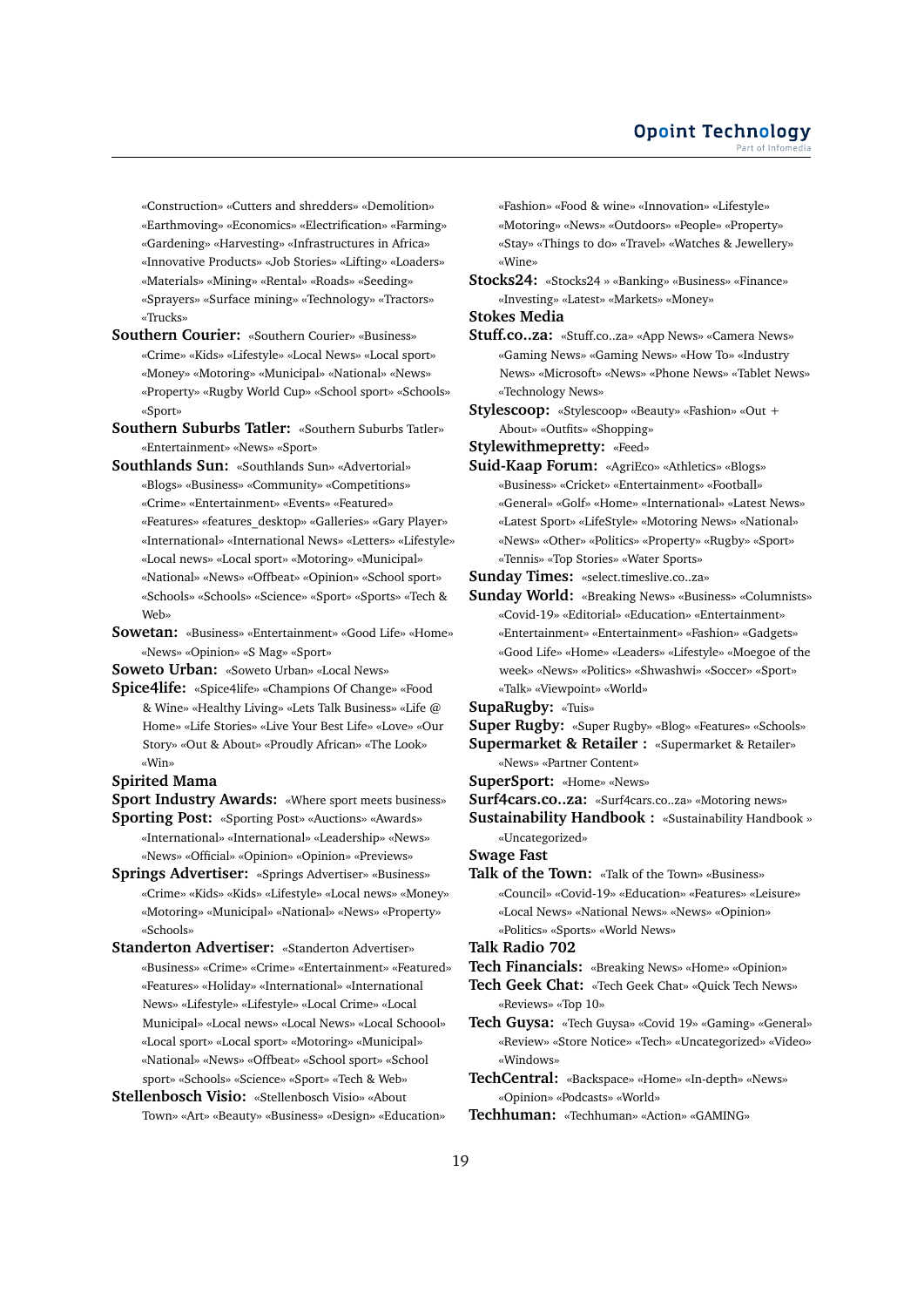- **TechMetro Africa:** «TechMetro Africa» «Artificial Intelligence» «Broadband» «Central Africa» «Cloud» «Company News» «Data Management» «East Africa» «eCommerce» «Education» «Energy» «Finance & Banking» «Gadgets and Hardware» «Internet Of Things» «North Africa» «Opinion & Analysis» «Partner Content» «Retail» «SME and Startup» «Southern Africa» «Telecoms»
- **Techno Africa:** «Broadband» «Companies» «ICT Guest» «IT Security» «Mobile & Telecoms» «Software»
- **Techsmart.co..za:** «Techsmart.co..za» «audio» «BUSINESS» «data storage» «Features» «Fitbit Versa» «Gadgets» «Games» «Hardware» «Internet» «Lifestyle» «Mobiles» «movie reviews» «NEWS» «news» «NEWS» «Notebook and tablet pcs» «outdoor» «REVIEWS» «Smartphones» «Smartphones» «Software» «Software general»
- **TeenZone Magazine:** «CelebZone» «Home» «MeZone» «StudyZone»

**Tennis South Africa:** «Tennis South Africa» «News»

- **Tennis World:** «Tennis World» «ATP» «DAVIS CUP» «ENTREVISTAS» «FED CUP» «News» «NOVAK DJOKOVIC» «RAFAEL NADAL» «RANKING ATP/WTA» «ROGER FEDERER» «SERENA WILLIAMS» «VICTORIA AZARENKA» «WTA»
- **Tennis World FR:** «Tennis World FR» «ATP» «DAVIS CUP» «EDITORIAL» «ENTREVISTAS» «FED CUP» «News» «NOVAK DJOKOVIC» «RAFAEL NADAL» «RANKING ATP/WTA» «ROGER FEDERER» «SERENA WILLIAMS» «TENIS HISTORIAS» «VICTORIA AZARENKA» «WTA»
- **The AA of South Africa:** «The AA of South Africa» «Blogs» «Insights» «Press Releases» «Press Releases»
- **The African Centre:** «The African Centre» «Events» «News»
- **The African Mirror:** «The African Mirror» «AFRICITIES» «BEAUTY AND FASHION» «BUSINESS» «COVID-19» «EDUCATION» «LGBT+» «MULTIMEDIA» «NEWS» «SPORT»
- **The Afropolitan:** «Home»
- **The Bike Show:** «The Bike Show» «Adventure» «Commuter» «Events» «International News» «International Sport» «Local Sport» «Naked» «Off Road» «Products» «Promotions» «Reviews» «Scooter» «South African News» «Sport» «Street» «Team Blogs» «Tourer»
- **The Brahman Journal:** «The Brahman Journal» «ABBA F1» «ABBA News» «AJBA» «AJBA News» «Brahman Research» «Industry News» «International» «International Associations» «International News» «International Show Results» «Junior Shows» «Magazine» «News» «Passages» «Performance News» «Show News» «Show Results»
- **The Citizen:** «The Citizen» «Athletics» «Boxing» «Business»

«BUSINESS NEWS» «Business News» «Columns» «COMPETITIONS» «Covid-19» «Cricket» «Eish!» «Entertainment» «Family» «Fashion & Beauty» «Food & Drink» «Golf» «Health» «Home» «Horses» «Lifestyle» «Lotto» «Motoring» «News» «OPINION» «Personal Finance» «Phakaaathi» «Rugby» «South Africa» «Sport» «Tennis» «Travel» «World» «World Sport»

- **The Daily Voice:** «The Daily Voice» «Lifestyle & Entertainment» «Multimedia» «News» «Opinion» «Sport»
- **The Daily Vox:** «The Daily Vox» «#FanGirlFridays» «Accountability» «Call out the BS» «Columnists» «Editorial» «Education» «Fascination» «Fees Must Fall» «HIV/AIDS» «In Memory of Mam' Winnie» «Life & Health» «Literary Fire» «Mandela Centenary» «Mental Health» «Online Chatter» «Palestine» «Press Releases» «The Agenda» «The Continent» «The Environment» «The rebels» «The Street» «Tracking the movement: Fees Must Fall» «Tragedy» «Universities» «World»
- **The Diplomatic Society**

**The Geopolitical and Conflict Report:** «Home» **The Heritage Portal:** «The Heritage Portal» «Articles» **The Journalist**

- **The Media Online (Online):** «The Media Online (Online)» «Advertising» «Agencies» «Awards» «Broadcasting» «Broadcasting» «Cinema» «Digital» «Digital Media» «Magazines» «Media agency» «Media Education» «Media Mecca» «Media Mecca» «Media Mentor» «Mobile» «News» «Newspapers» «Online» «OOH» «Print» «Public Relations» «Radio» «Research» «Television» «TV» «Video & Audio»
- **The Newspaper:** «The Newspaper» «Agriculture» «Art & Design» «Business» «Conservation» «Cricket» «Cycling» «Electricity» «Environment» «Events» «Expo» «Fashion» «Festivals» «Fitness» «Food» «Golf» «Green» «Health» «Inspirational» «Lifestyle» «Mental Health» «Music» «News» «Outdoor & Living» «Renewable Energy» «Restaurant of The Month» «Rugby» «Shows» «Sport» «Travel» «Water» «Weddings» «Wine» «Wine Maker of The Month»

### **THE NEXUS HUB**

**The North Africa Post:** «The North Africa Post» «Africa» «Algeria» «Americas» «Asia» «Blogs» «Business» «Columns» «Community» «Culture» «Eating out» «Editorials» «Egypt» «Emerging Markets» «Energy» «Europe» «Finance» «Headlines» «International» «Interview» «Letters to the Editor» «Libya» «Lifestyle» «Mauritania» «Morocco» «Op Eds» «Opinions» «Portrait» «Profile» «Technology» «Tunisia»

**The Official Website of the eThekwini . . .**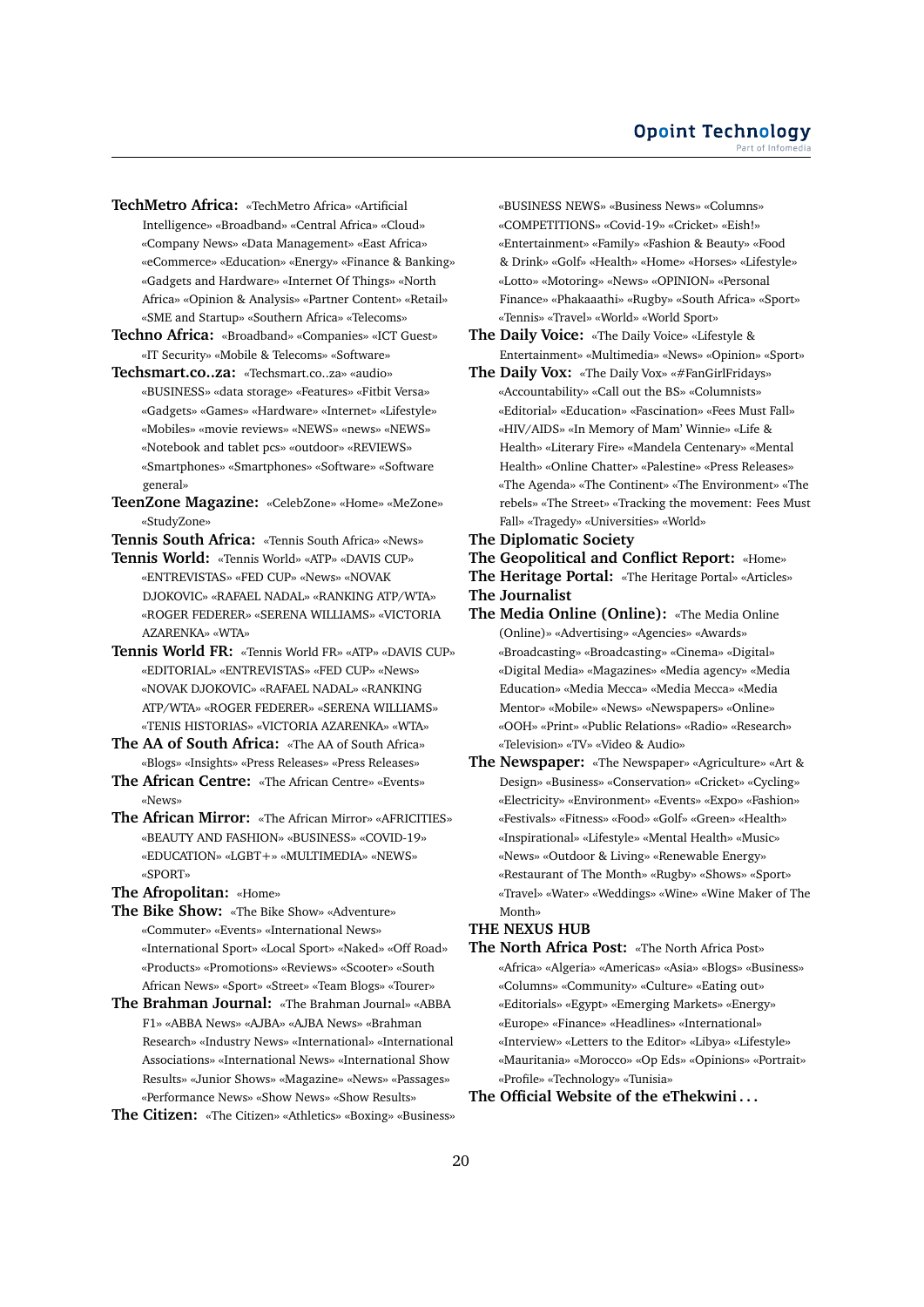### **The Rabbit Haus**

- **The Rep Online:** «The Rep Online» «Classifieds» «Columns» «Country» «Crime» «E-edition» «Entertainment» «Features» «Letters» «Local Government135» «News» «Opinion» «Politics» «Schools» «Social» «Sport» «Young Rep»
- **The SA Journal of Economics**
- **The SA Law Journal**
- **The Salt Box:** «Food» «Home» «Lifestyle» «Motivation» «Parenting» «Tips» «Travel»
- **The Sand Ton Times**
- **The Shuttleworth Foundation :** «The Shuttleworth Foundation»
- **The South African:** «2» «3» «AFP» «Andile Sicetsha» «Brett Petzer» «Caryn Edwards» «Cricket» «Health & Fitness» «Home» «Lifestyle» «Lotto Results» «Luke Daniel» «Motoring» «News» «Opinion» «Philippa Cross» «Premier Soccer League» «Property» «Rugby» «Siviwe Breakfast» «Sport» «Tom Head» «Travel» «UK Community»
- **The Southern Times:** «Southerntimesafrica.com» «Agriculture» «Analysis and Opinion» «Analysis and Opinion» «Art» «Arts and Culture» «Business» «Business» «Health» «Health» «Politics» «Politics» «Science and Tech» «Sport» «Sports» «Supply Chain» «Tourism and Wildlife»
- **The Young Independents (Online):** «The Young Independents (Online)» «Education» «Fashion» «Health and Fitness» «Lifestyle» «News» «YOUR CULTURE» «YOUR LIFE» «YOUR STYLE» «YOUR WORK»

#### **Thegapp**

- **Thingstodowithkids:** «Thingstodowithkids» «Blog» **Thought Leader:** «thoughtleader.co..za»
- **TimberWest:** «TimberWest» «In the News»
- **Times LIVE:** «Africa» «Business» «Consumer Live» «Cricket» «Entertainment» «Entertainment: Celebrity» «Features» «First Drives» «Home» «Lifestyle» «Lifestyle» «Motoring» «Motorsport» «Multimedia» «New Models» «News» «news» «News» «Opinion: Editorials» «Politics» «Politics» «Reviews» «Rugby» «Sci-Tech» «SebenzaLIVE» «Soccer» «South Africa» «South Africa» «Sport» «Sport: Cricket» «Sport: Rugby» «Sport: Soccer» «Sunday-times» «Sunday-times Books» «Sunday-times News» «Sunday-times Opinion-and-analysis» «Sunday-times Sport» «Sunday-times-daily» «TshisaLIVE» «World»

# **Today's Trustee**

#### **Tonic & Tiaras**

- **Top Gear Magazine:** «Home»
- **Top Women:** «Top Women» «Featured» «News»
- **Toyota Connect:** «Toyota Connect» «Drive»
	- «Environment» «Experience» «Explore» «Latest Models» «Leisure» «Motorsport» «News»

### **Tracks4Africa Blog**

- **Traction:** «Traction» «Bike Talk with Jon Ekerold» «Events» «F1 with Graham Duxbury» «Featured» «International» «Launches» «Local» «Motorcycles» «Motorsport» «News Posts» «Offroad» «Rallying with Terry Illman» «Videos» **Transafricaradio Transfer Markt Transport & Construction™:** «Transport & Construction™» «Latest News & Events» **Travel Ground Travel ideas:** «Travel Stories» **Travel News:** «Travel News» «Columns» «Community»
- 
- **Travel Opulent Box (Online) TravelTrade Weekly:** «TravelTrade Weekly» «Accommodation» «Agent's Corner» «Agents» «Air» «Airports» «Attractions» «Cruising» «International» «Market Update / News» «Performance» «Rendezvous» «Technology» «Travel Channels» «Travel Talk»
- **Trinicenter:** «Trinicenter» «Corey Gilkes» «Dr. K.
- Nantambu» «Dr. Selwyn Cudjoe»

**Trish Daniel**

- **True Africa:** «True Africa» «Afrobeats» «ALL Culture» «ALL News» «Cycling» «Dance» «Entrepreneurs» «Environment» «Film» «Food» «Health and Education» «Photography» «Pop» «R'n'B» «Tennis»
- **Two Dads and a Kid:** «Two Dads and a Kid» «Book Reviews» «Darren's Corner» «Events» «Features» «Gay Parenting» «General» «Giveaways» «Race Reviews» «Recipes» «Theatre Reviews» «Travel»
- **uct.ac..za:** «uct.ac..za» «News» «News»
- **Unisa Online**
- **University of Johannesburg**
- **University of KwaZulu-Natal Press**

**Vaalweekblad:** «Vaalweekblad» «Business»

«Entertainment» «Kids» «Kids» «Lifestyle» «Local News» «Money» «Motoring» «National News» «News» «Property» «Sports News» «Travel»

- **Val de Vie Estate:** «Press & Media»
- **Ventureburn:** «Ventureburn» «Crypto» «Directories» «Events» «News» «Social» «Startup news» «Startups» «Techpoint Africa» «VC» «Young Entrepreneurs»
- **Ventures africa:** «Ventures africa -»
- **Viral Feed**

# **Vision Magazine Online**

**Visit Namibia**

- **Voice Of The Cape:** «Events» «Features» «Home»
- «International» «Local» «News» «Opinions» «VOC News» **Vow FM:** «Vow FM» «Blog» «Education» «News» «Survey» «Uncategorized»
- **W24:** «W24» «Bride» «Love» «Pop Culture» «Self Care»